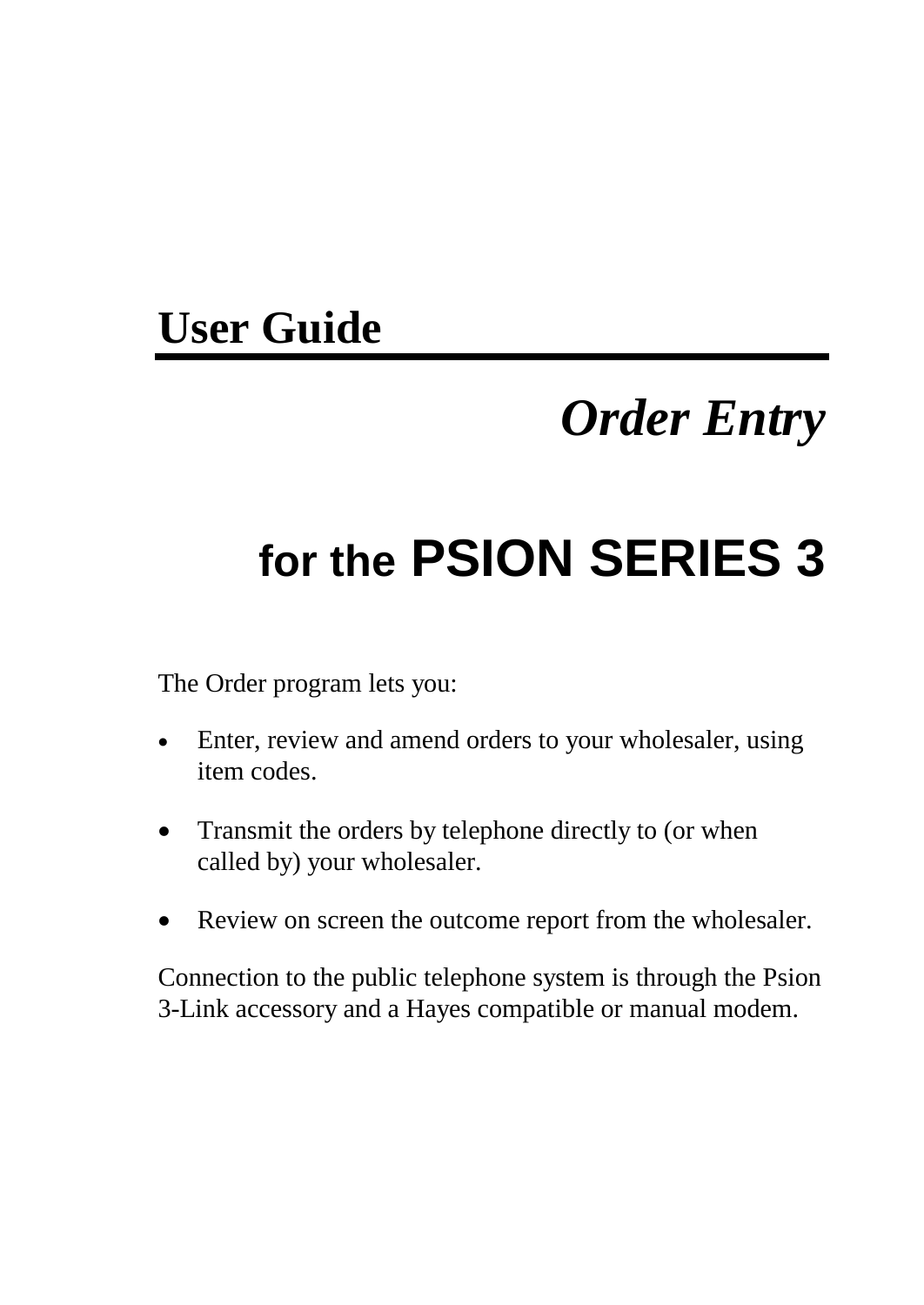# *Table of Cont[ents](#page-9-1)*

| Your tool kit<br>Your memory resource | 3<br>4<br>5 |
|---------------------------------------|-------------|
|                                       | 6           |
| PIP Codes beginning with 0            | 7           |
| Specifying the Quantity               | 7           |
| Ordering by the Case                  | 7           |
| Asking for an item "To Follow"        | 8           |
| Requesting "To Follow" automatically  | $8\,$       |
| Adding an Order Reference             | 9           |
| Reviewing the Order                   | 9           |
| Editing the Order                     | 10          |
| Changing or erasing a line            | 10          |
| To erase all lines                    | 11          |
|                                       | 12          |
| Setting Up                            | 12          |
| On the wire                           | 14          |
| Troubleshooting                       | 14          |
| Disconnection                         | 15          |
| The status line                       | 16          |
| Sending a group of orders             | 18          |
| Retransmitting an order               | 19          |
|                                       |             |
|                                       | 22          |
| <b>Access to Wholesaler</b>           | 24          |
|                                       | 25          |
| Problems                              | 27          |
| Access dialog reminder                | 28          |
|                                       |             |

Copyright © 1993 by J.A. Templeman. This guide and the computer program it describes may be reproduced and used solely under licence of the author.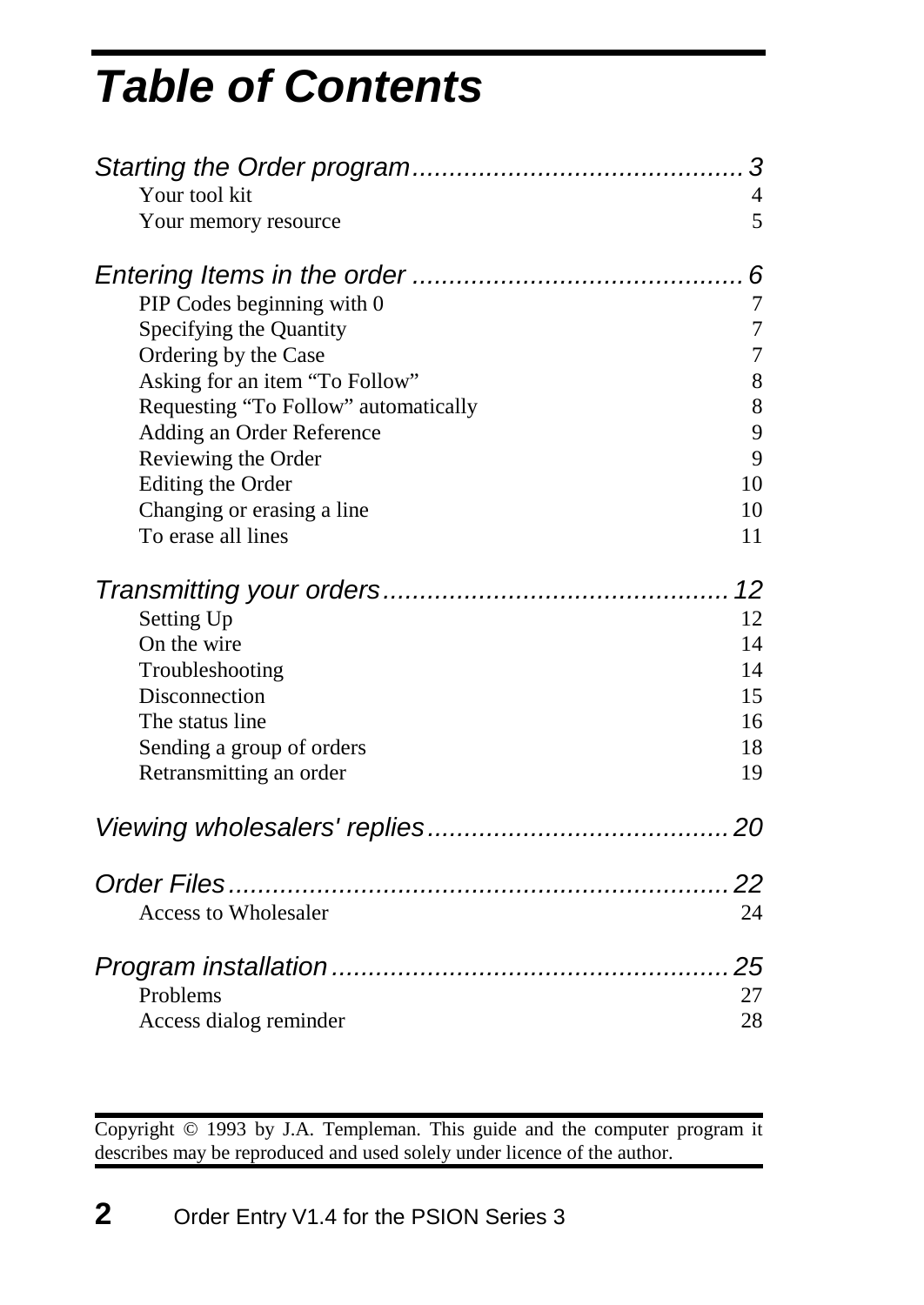# <span id="page-2-0"></span>*Starting the Order program*

Users unfamiliar with the Psion Series 3 may find it helpful to read Psion's User Guide Chapter 1 *Getting Started* and to refer to its index for information on some of the terms used below.

<span id="page-2-1"></span>With the Series 3 turned ON, press (firmly) the leftmost button, labelled **System**, in the row of eight between screen and keyboard<sup>1</sup>. A row of icons (symbols similar to those on the buttons) appears on the screen: use the *arrow keys* to move the *highlight* onto a word under the icon symbolising an order form:



Now press the **Enter** key to start the program. You should see a screen like this:

| Order Ref:        |     |        |
|-------------------|-----|--------|
| (Line   Iten Code | Оtч |        |
|                   |     | Order  |
|                   |     |        |
|                   |     | РM     |
|                   |     | Tue 15 |

 $\overline{a}$ 

The *status window* on the right contains the Order icon (symbolising the program currently on-screen). The word *Order* between icon and clock is the name of the *file* holding this particular order. As explained on page 22, if you wish you can have several separate order files; on this occasion *Order* was selected because its name was highlighted when starting the program.

<sup>&</sup>lt;sup>1</sup> Each button top is marked with an  $i$  con: a small symbol depicting the application it calls. Your installer may have assigned one of the other buttons to the Order program; if so it is quicker to press this instead.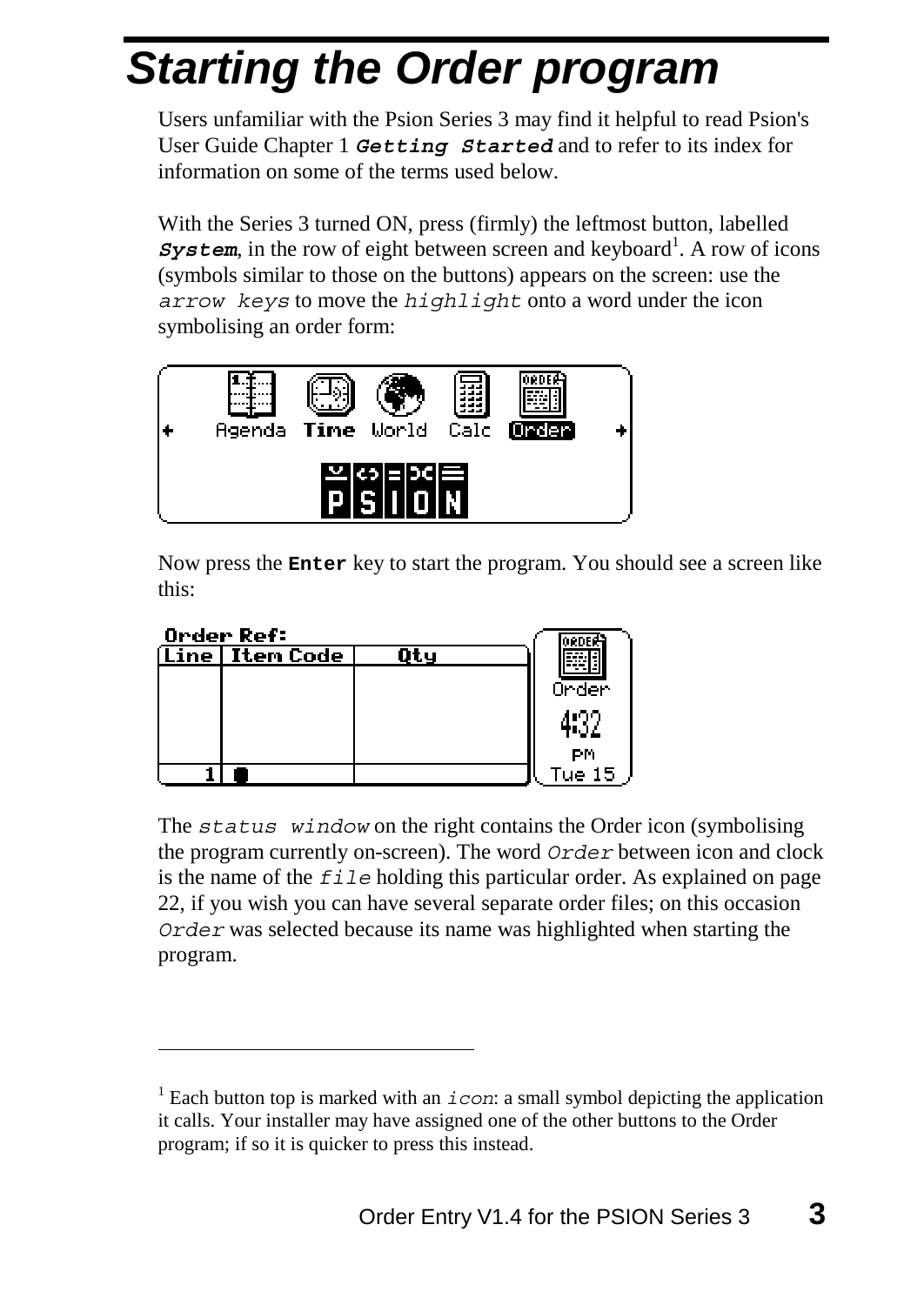The *main window* on the left is a representation of an order form, which may be thought of as split into two *panes* by the lower horizontal line: the upper *editing pane* (empty in the figure) is used for editing and for viewing up to six lines whilst the lower *loading pane* is used to add new lines. The flashing blob in the loading pane under *Item Code* is called the *cursor*.

# *Your tool kit*

The presence of the cursor indicates that the program is waiting for you to enter something at the keyboard; its position attempts to suggest what this might be as it shows where valid input will be placed on the screen. However, wherever possible the program will also respond to the keys listed below. Please note that in order to obtain a key action inscribed on the Series 3 in yellow you must press that key whilst holding down the **PSION** key (the key in the bottom left hand corner with the yellow bar above it).

- The **Help** key pops-up windows containing condensed information about the basic operation of the Order program.
- The menu cards which appear on successive presses of the **Menu** key list **tools** the program provides:

| Order R <sub>I</sub> File | Fdit.        | Format |        |
|---------------------------|--------------|--------|--------|
| Send                      | <b>w</b> + 3 |        |        |
| View neply                |              |        | Onden  |
| Open                      | חצ           |        |        |
| New                       | ≌N           |        | 8:49   |
| Free space                | ¥Ε           |        | am     |
| Exit                      | ¥Х           |        | Fri 18 |

To pick a tool, move the highlight to it using the four keys marked with arrows and then press **Enter**. Three dots after the tool name indicate that a *dialog box* will pop-up before the tool is run, allowing you to specify precisely how the tool is to be used on this occasion. The letter alongside the *PSION* symbol in the right hand column of each menu card gives the tool's *hotkey*: once you are familiar with the hotkey you may by-pass the menu by pressing the hotkey letter whilst holding down the **PSION** key.

• The four keys marked with *arrows* let you navigate around the current dialog box or as described elsewhere in this guide. **PgUp**, **Home**, **PgDn**, **End** may increase movement. Within a dialog box text field, **Shift+arrow** extends the selected (highlighted) text.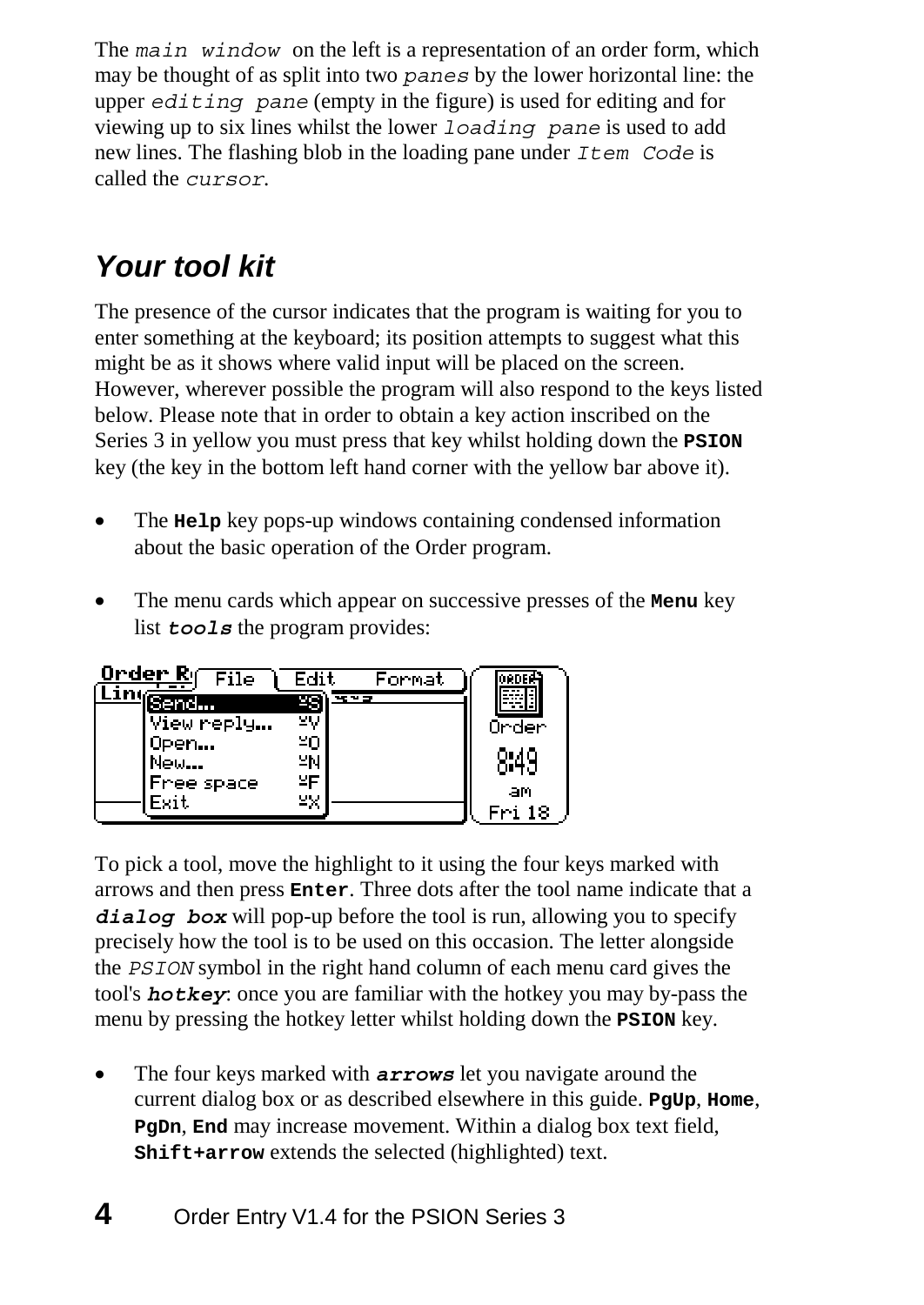- The **Delete** key removes any keystroke to the left of the cursor. Within a dialog box text field, **Delete** first removes any selected text.
- The **Esc** key lets you cancel the current field, help window, menu, dialog box or tool, restoring the previous state.
- <span id="page-4-0"></span>• The **Shift** and **Caps Lock** keys may be used as you wish. Case is not significant when entering hotkeys, item codes or passwords.
- As the Series 3 is a multi-tasking computer you may also switch between tasks with the row of eight **buttons**, subject to there being enough system memory available for all activities.
- The **Off** key switches the Series 3 off immediately. If the Order program was running, it resumes at the same point when you switch on again. By default, the Series 3 switches off automatically if it has not been used for five minutes. Of course, this is important when running off batteries, but you may change the time interval through the *System* button's *Special* menu *Options* dialog.

Within a dialog box, **Esc** cancels the entire box not just the current field and **Enter** completes the entire box.

### *Your memory resource*

Your Series 3's Random Access Memory (*RAM*) supplies the *System Memory* needed by the operating system to support active tasks and the memory needed by the *Internal Disk Drive* to keep your files. RAM can run out if too many Series 3 features are active at the same time, especially with the 128K RAM model (a minor irritation when set against the advantages of multi-tasking). The *Free space* tool under the *File* menu will tell you how many bytes are available on the disk holding the current order file. In practice, provided this disk is the Internal Disk, it is actually indicating the available RAM.

If you are inconvenienced by shortage of available RAM, you must release some:

• By shutting down other tasks for the time being. Press the **System** button and move the highlight onto bold file names. Press **Delete** and follow the instructions on the screen.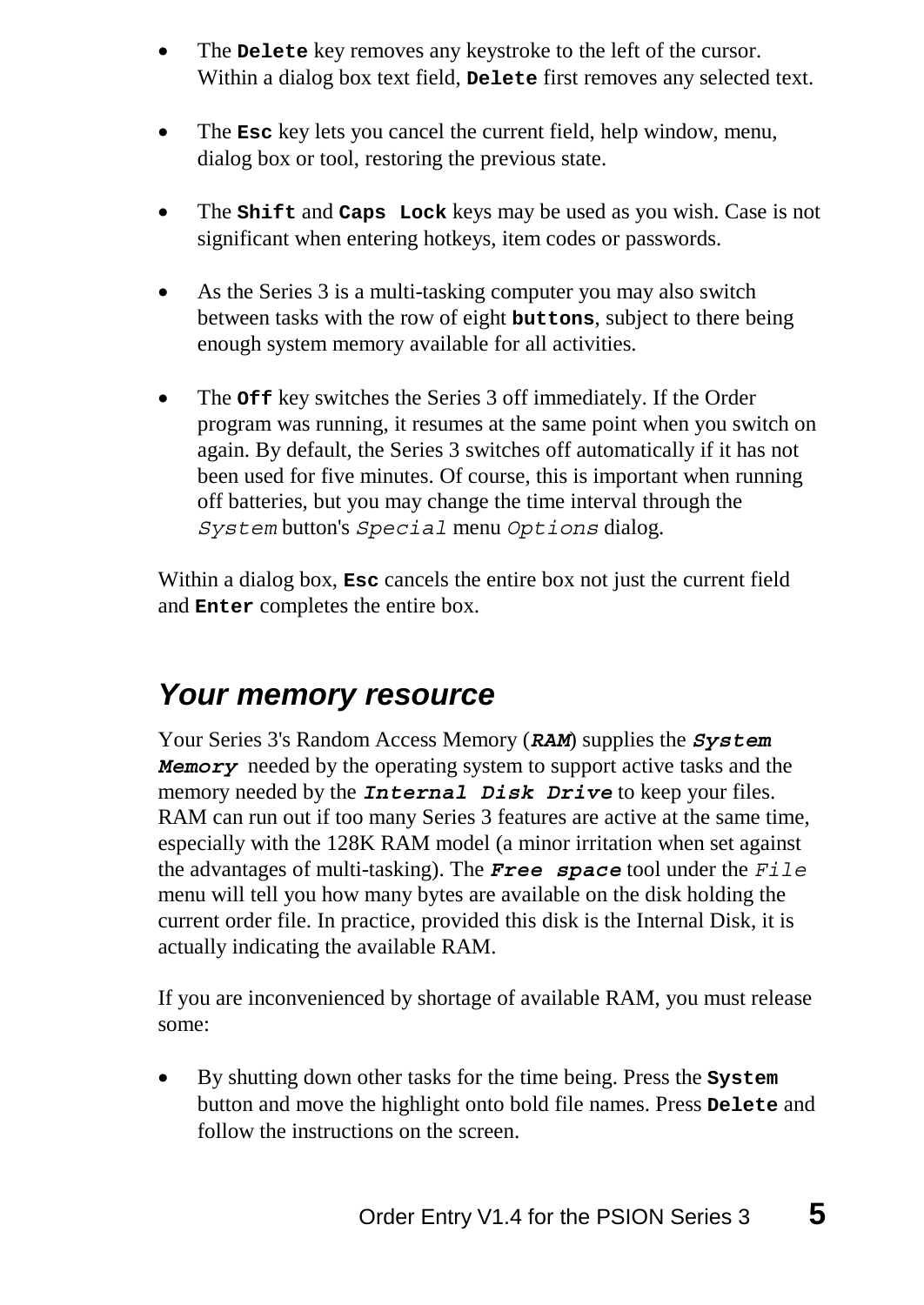- By deleting obsolete files from the *Internal Disk*.
- By moving large active files onto a *SSD* (Solid State Disk).

# *Entering Items in the order*

You need to know, for each item you wish to order, *either* the seven digits "Pharmaceutical Interface Products Code" (PIP-Code, e.g. **001-1866**) as issued by the National Pharmaceutical Association Ltd. *or* your wholesaler's own Product Code2 (e.g. **423J**).

Whenever you start the Order program, or switch order files, the cursor will be in the *loading pane* under *Item Code*, as in the figure on page 3. In this figure the order is empty, so the number in the loading pane's *Line* column indicates that the next item entered will be placed in line 1 of the order. In fact, the program always adds new lines at the end of the order so this number is always one greater than the number of lines.

Key in the first Item Code, using **Delete** or **Esc** to correct any mistake. When entering a PIP Code all seven digits are required; however, the distinguishing dash after the third digit is inserted automatically. The program tries to catch incorrect item codes by verifying the *check digit* designed into the PIP Code or the *check letter* at the end of the Wholesaler Code. A *beep* sound indicates this verification failed and you must correct or cancel the Item Code. If the Item Code appears valid the cursor jumps automatically into the *Qty* column.

 $\overline{a}$ 

<sup>2</sup> But only if your wholesaler uses codes in the form of up to five digits followed by a single letter.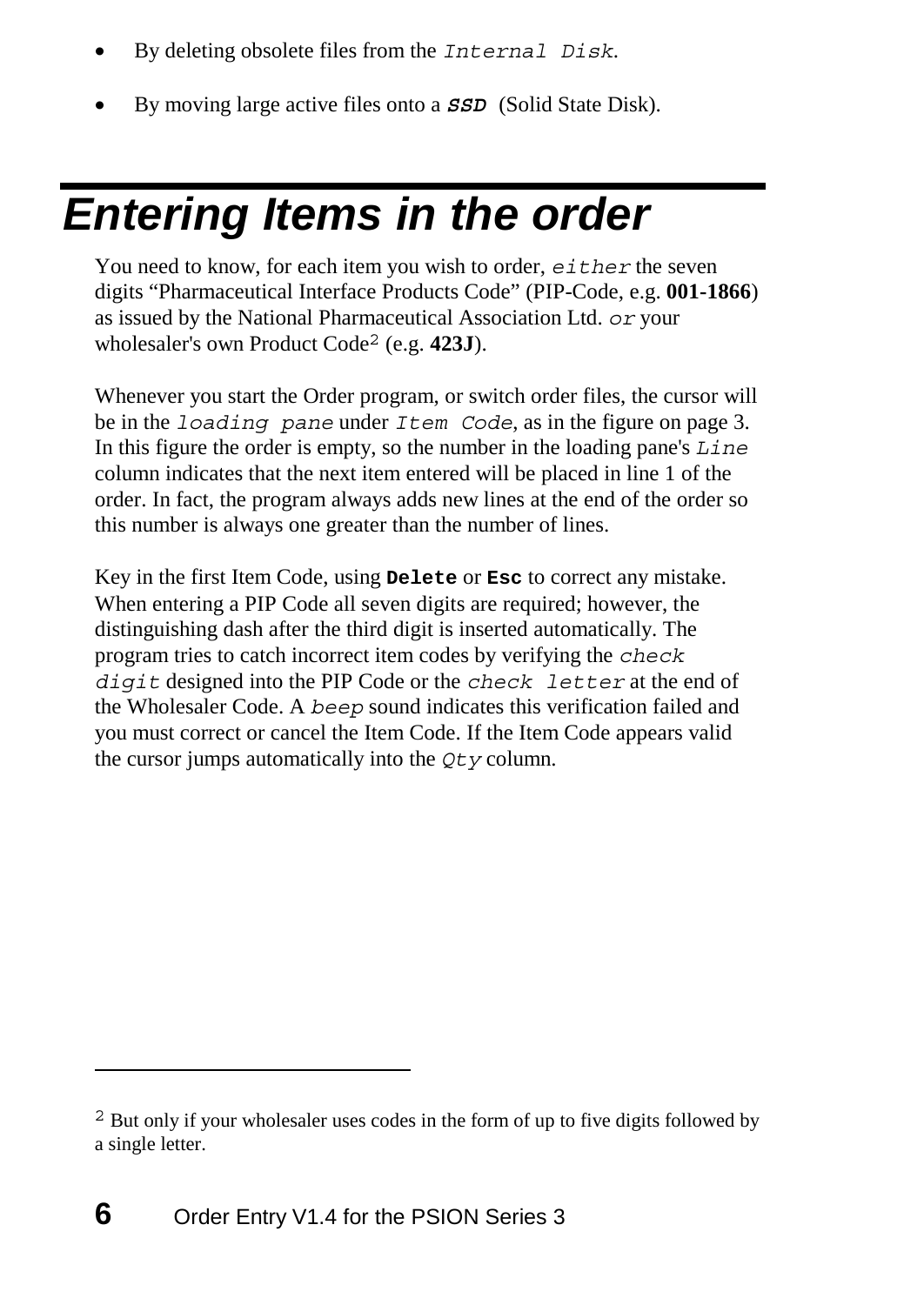## *PIP Codes beginning with 0*

At the time of writing almost all PIP Codes begin with the digit **0**. To avoid having to key this digit every time, you may find the *Zero lead-in* tool (available under the *Format* menu) helpful:



Changing the number of **0**'s pre-set from **0** to **1** instructs the program to feed one **0** digit into the Item Code field automatically (to remove it for large PIP Codes press **Delete**)<sup>3</sup>. If you wish, you may pre-set up to four **0** digits.

# *Specifying the Quantity*

When the cursor jumps to the *Qty* field within the *loading pane*, the quantity is pre-set to one as indicated by the digit **1** under the cursor. If a single unit is required just press **Enter** otherwise overtype the **1** with the number of units required then press **Enter**. In either case a *pip* sound signals that entry of this line is completed and it is scrolled up into the *editing pane*. This clears the *loading pane* which is immediately ready for the next Item Code to be entered.

# *Ordering by the Case*

 $\overline{a}$ 

Instead of pressing **Enter** at the end of the line, press the letter **C**. A *pip* sound signals that entry of the line is completed and it is scrolled up into the *editing pane*. The word *Cases* alongside the quantity entered confirms the measure.

<sup>&</sup>lt;sup>3</sup> The preference you set here, as with dialog settings for most other tools, is recorded within the current order file and will therefore be applied automatically each time you work with this file.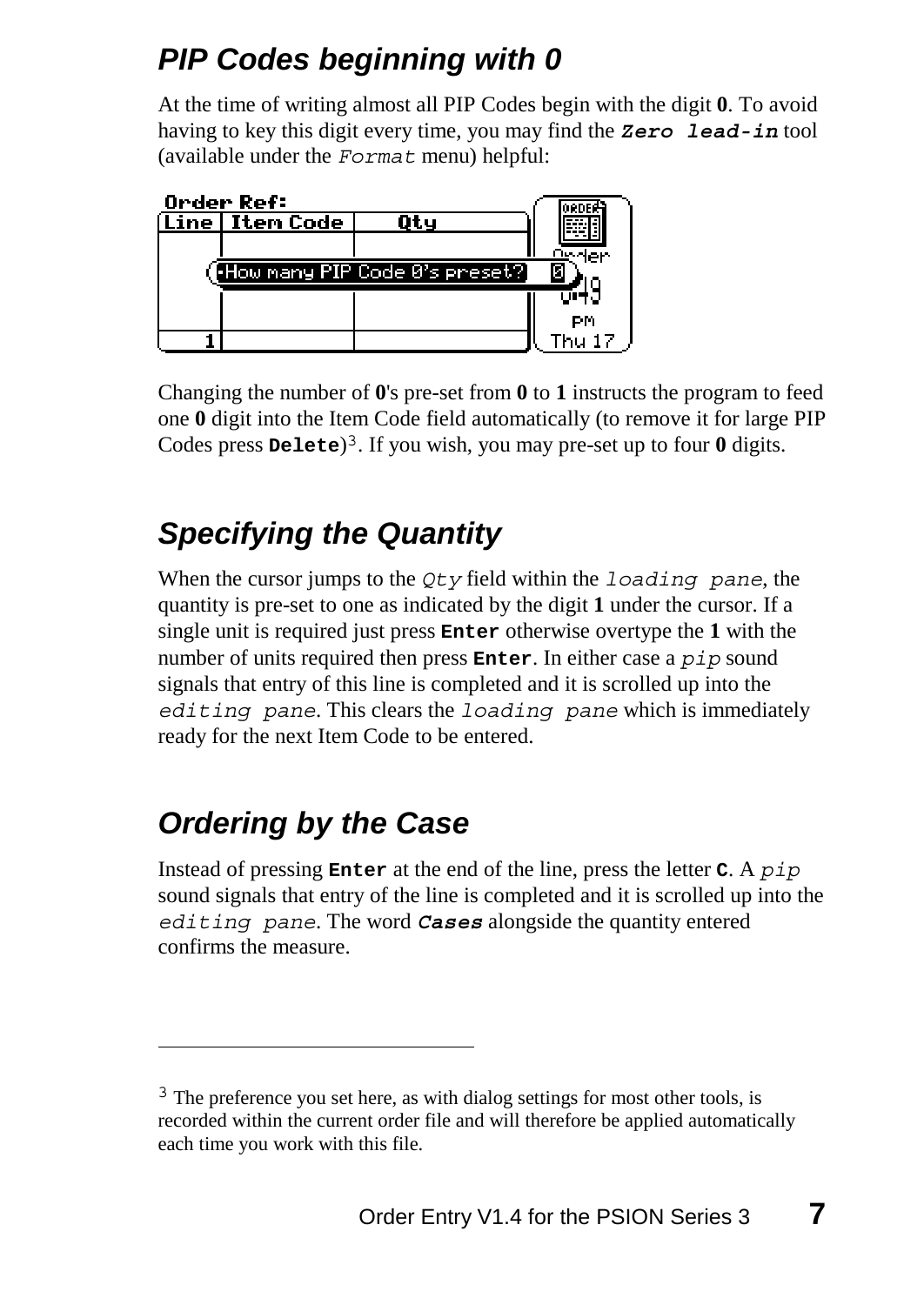Please note that if your wholesaler does not take orders quoting cases then their computer will ignore the measure (i.e. treat all cases as containing one unit).

If your wholesaler will only supply this order in cases, the word *Cases* will appear alongside the quantity as a reminder even if you pressed **Enter** at the end of the line.

## *Asking for an item "To Follow"*

When your wholesaler is temporarily out of stock of an item, you may find yourself re-entering the line on many successive orders until it becomes available. If your wholesaler operates a *Back Order* service you can avoid this by asking for any shortage to follow automatically when it becomes available: just press the **\*** key once at any point before completing entry of the relevant line. A **\*** appears in the loading pane as confirmation (if you hear a *beep* sound instead then your wholesaler does not operate this service).

Please note that the wholesaler's outcome report (and invoice) will indicate whether or not any shortage has actually been placed onto back order for you.

## *Requesting "To Follow" automatically*

If you usually want shortages to follow automatically, the *auto To follow* tool under the *Format* menu lets you instruct the program to preset the *To Follow* marker automatically for all new lines. If you do this, pressing the **\*** key once during entry of a line will remove the request on that line (the **\*** is removed from the loading pane as confirmation).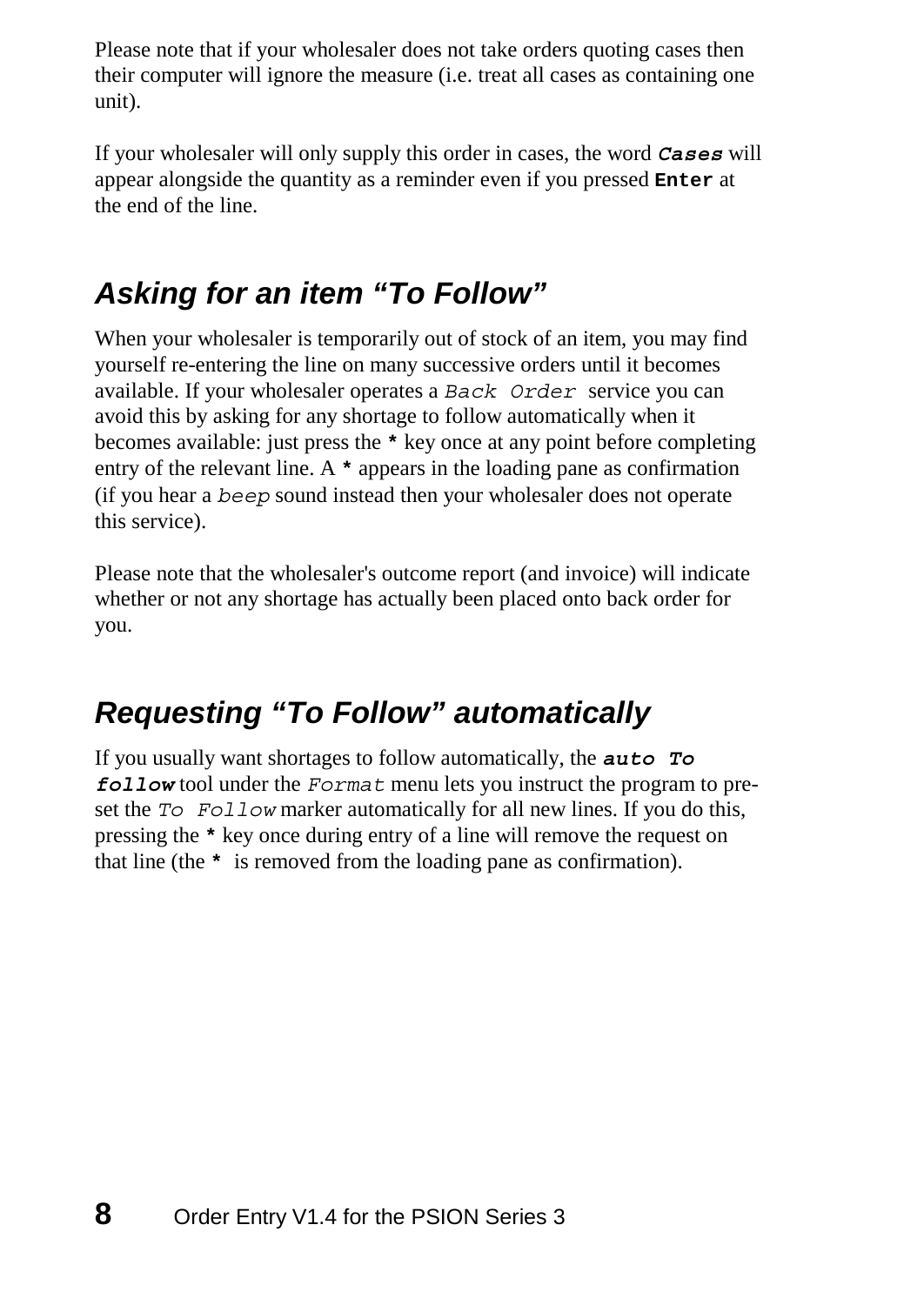## *Adding an Order Reference*

The *order Ref* tool under the *Edit* menu lets you add or change your own reference for this order at any time:

|         | Order Ref:               |       |               |
|---------|--------------------------|-------|---------------|
|         | (Line   Iten Code        |       |               |
|         | 834-7252                 |       |               |
|         | [•This onden nefenence]  | jatl  |               |
| ž<br>è. | <b>Ā28-2863</b><br>7422U | Casel | РM            |
|         |                          |       | <b>Thu 17</b> |

The reference is a maximum of eight characters. When you complete the dialog by pressing **Enter**, your reference will be displayed above the main window. It will also be transmitted with your order and your wholesaler will probably print it on any ensuing invoices. Note: the program converts lower case letters to upper case to avoid any problems lower case might possibly cause on your wholesaler's computer system.

# *Reviewing the Order*

After a number of lines have been added to the order, the screen will look something like this:



Only six of the lines can be shown in the editing pane at one time, however once the order has grown sufficiently large the pane may be scrolled up or down the order:

> by one line with each press of *Up Arrow* or *Down Arrow*, by six lines with each press of *PgUp* or *PgDn*, to the first six lines by pressing *Home*, to the last six lines by pressing *End*.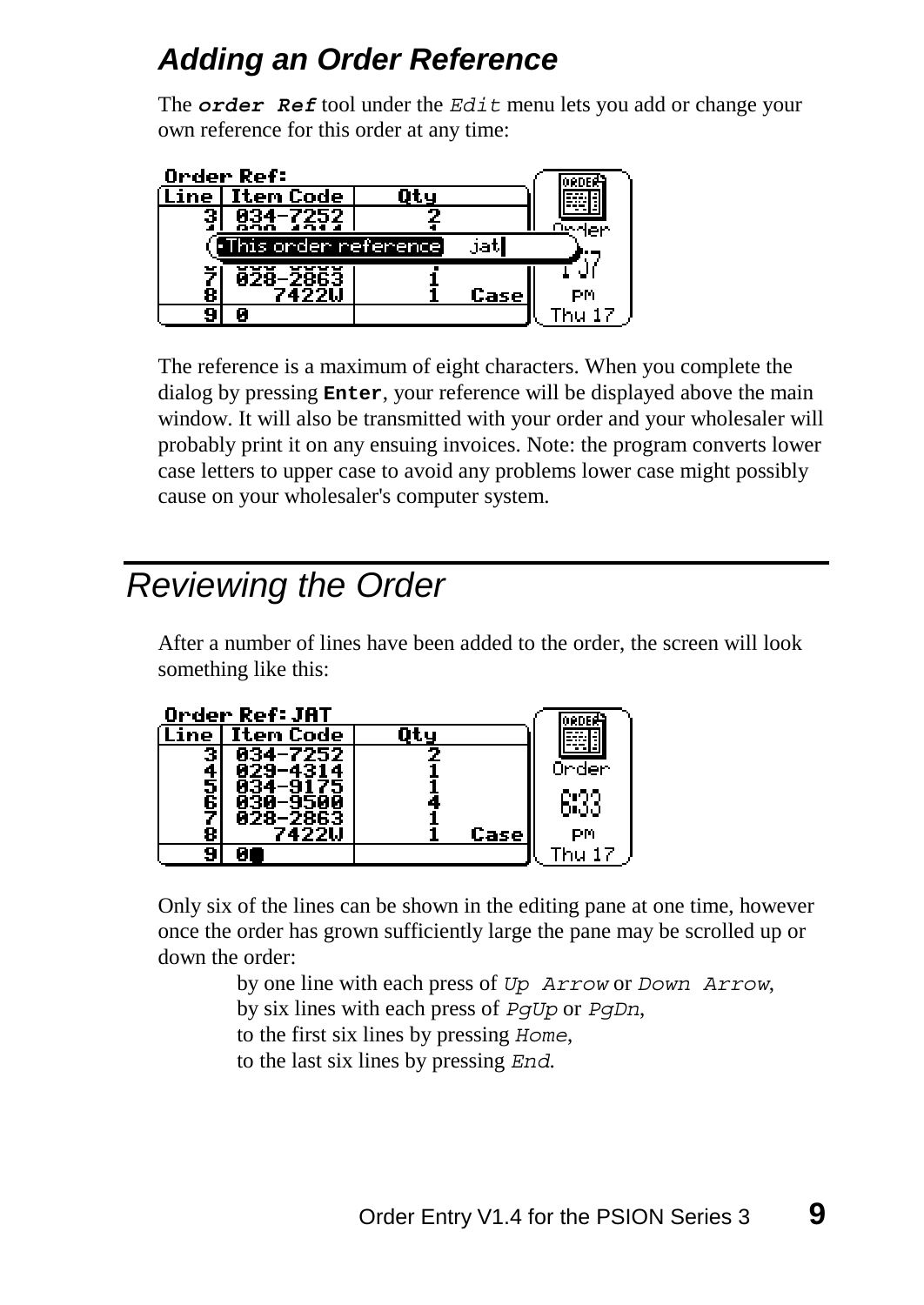# <span id="page-9-1"></span><span id="page-9-0"></span>*Editing the Order*

## *Changing or erasing a line*

To alter or remove a line already entered in your order, you need to move the cursor into the *editing pane* alongside the relevant quantity:



There are two ways to get the cursor into the editing pane:

- Type the relevant Item Code into the *loading pane* as if it were not yet ordered. Because it *is* ordered, the line will be displayed in the *editing pane* with the cursor alongside the quantity.
- **Press Tab.** This moves the cursor alongside the quantity on one of the lines already visible in the editing pane. Then use *arrow keys* to reach the relevant line:

move by one line with each press of **Up Arrow** or **Down Arrow** or (locking the cursor) **Shift+Up Arrow** or **Shift+Down Arrow**, move by six lines with each press of **PgUp** or **PgDn**, move to the first line by pressing **Home**, move to the last line by pressing **End**.

To return to the loading pane: press **Esc**, **Tab** or **Enter**. **Esc** will cancel any change you were making to the quantity whilst **Tab** or **Enter** will complete it.

If you use any **arrow** key to move to another line, this will complete any change you were making on the current line. This feature allows you to make changes quickly to several lines.

For clarification, a *pip* sound is made whenever any change becomes effective (i.e. is completed).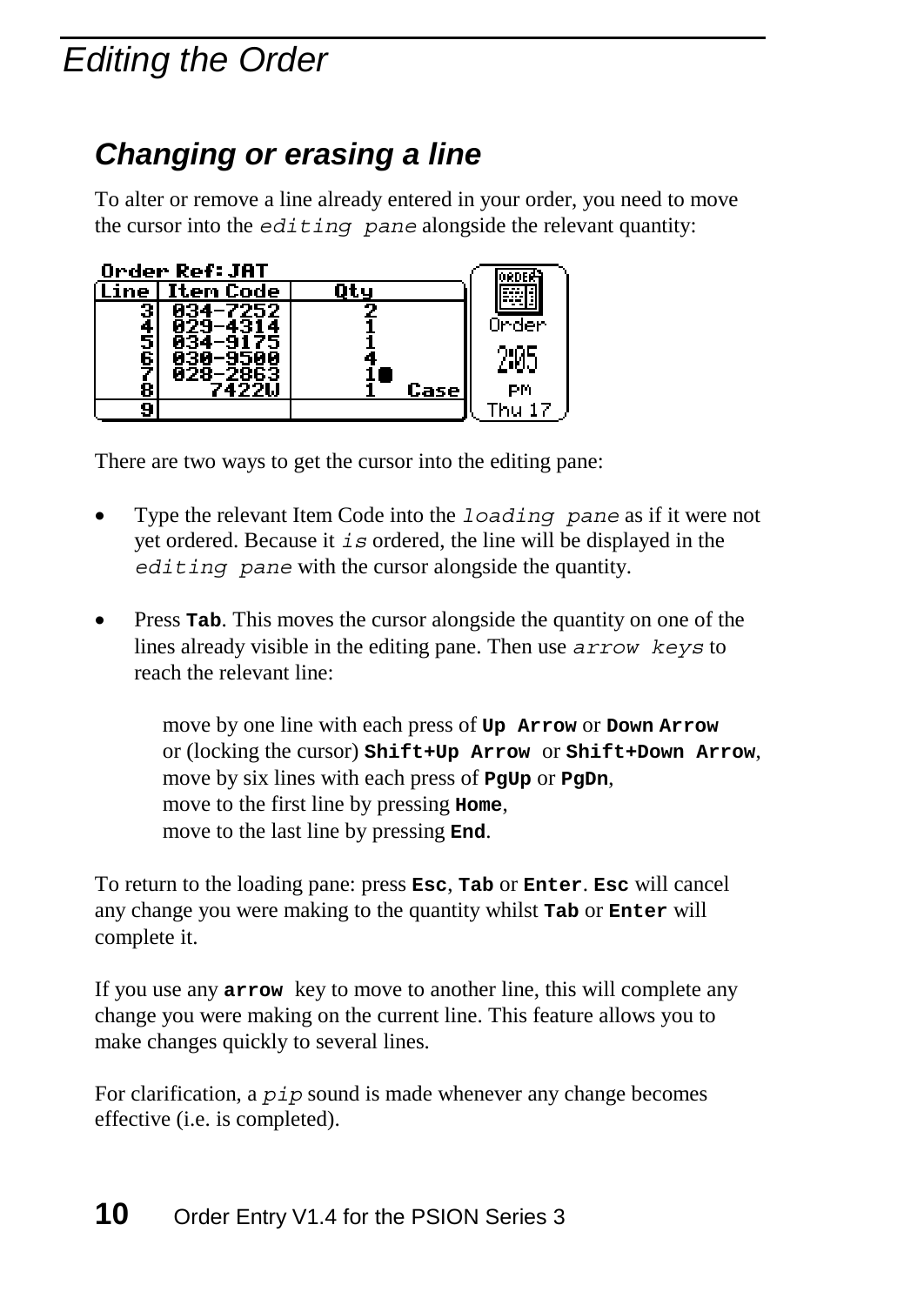- To set the quantity to any new value: first press **Delete** to remove at least one digit, then type in the new value, then move the cursor out of the line (e.g. by pressing **Enter**). This scheme is intended to reduce the possibility of accidental changes to the quantity. Setting the quantity to **0** will remove this line from the order.
- <span id="page-10-0"></span>• To increase the quantity by one: press +.
- To decrease the quantity by one: press **-**. However, you cannot set the quantity to zero by this method.
- To switch the measure from units to cases or vice versa: press the letter **C**.
- To switch the *To Follow* marker: press **\***.
- To remove the line: set the quantity to **0** and move the cursor out of the line (e.g. by pressing **Enter**).

### *To erase all lines*

Use the *Delete all items* tool under the *Edit* menu:



Press **Delete** to confirm the operation. In case you ever do this inadvertently please remember that you may restore the order with the *Undo delete* tool under the *Edit* menu. However, this tool cannot help after you have loaded a new line into the empty order, i.e. if the Edit menu shows *(can't Undo)*.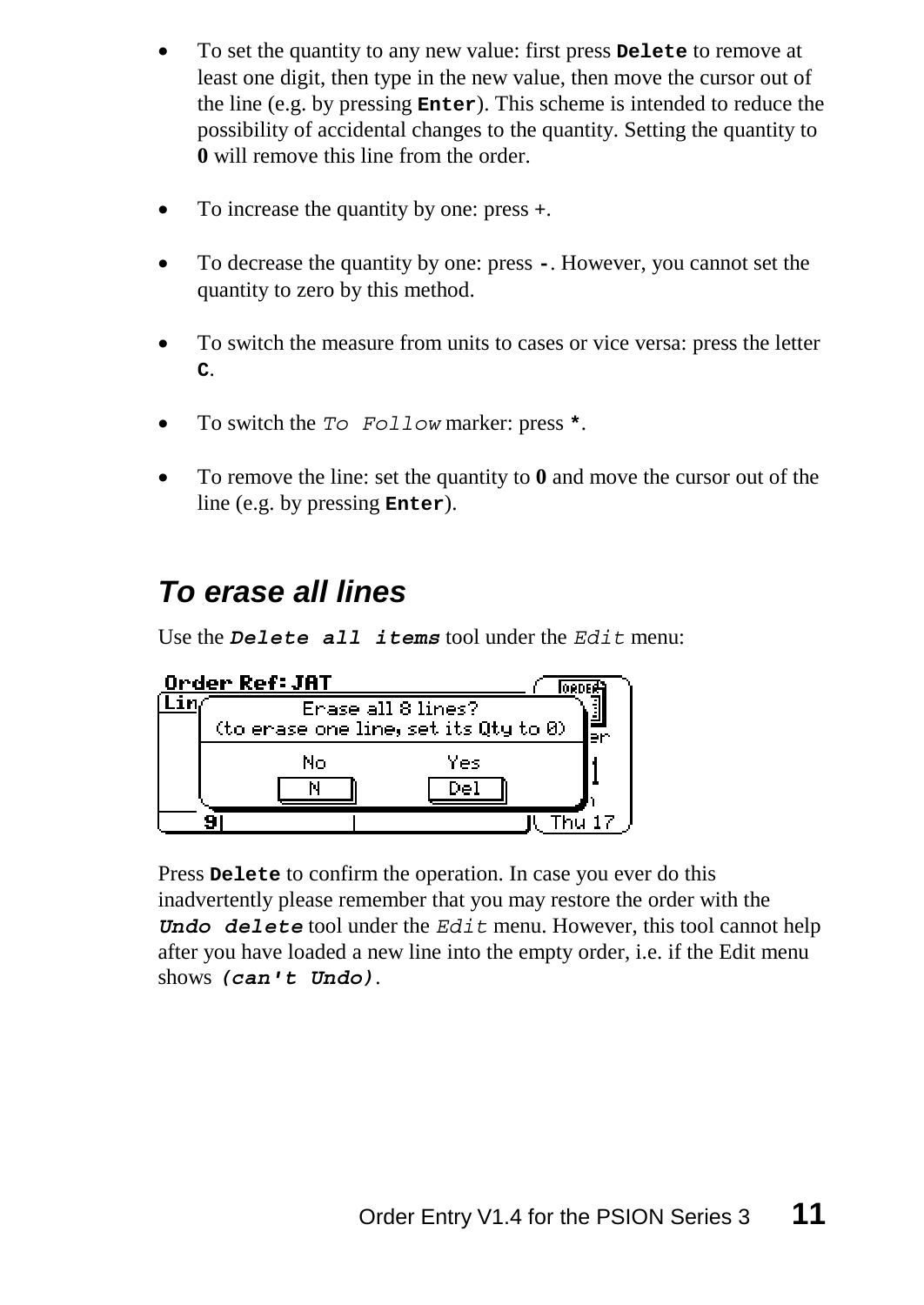# <span id="page-11-1"></span><span id="page-11-0"></span>*Transmitting your or[d](#page-11-2)ers*

# *Setting Up*

 $\overline{a}$ 

- Ensure that the Series 3 is securely connected to the public telephone system through the Psion *3-Link* accessory and *modem*, on a telephone line that won't be used by anyone else. The 3-Link plugs into the side of the Series 3, just above the **Esc** key.
- Ensure that the Series 3's Disk Drive doors, marked *A* and *B* on the underside of the Series 3, are both closed.
- It is a good idea to use the mains adapter. Battery consumption increases during communication.
- Pick the *Send* tool from the *File* menu. You will see a dialog box similar to this<sup>4</sup>:



The dialog box has four fields, described following, any of which you may alter after moving the highlight to the field with **Up Arrow** or **Down Arrow**. When ready, press **Enter** to start the Send tool, or press **Esc** to cancel.

In the *Dial* field the cursor has been replaced by a *spin box*: the two thick arrows indicate you are being asked to choose one from a limited number of choices. Each press of *left arrow* or *right arrow* rotates

<span id="page-11-2"></span><sup>&</sup>lt;sup>4</sup> The Send tool needs additional memory to run and to record your wholesaler's outcome report. If less than 6,000 bytes are available, you will first be asked to confirm you wish the program to close all other applications automatically. If this releases enough memory, the above dialog box appears. Alternatively, press the **System** button and resolve the problem by hand.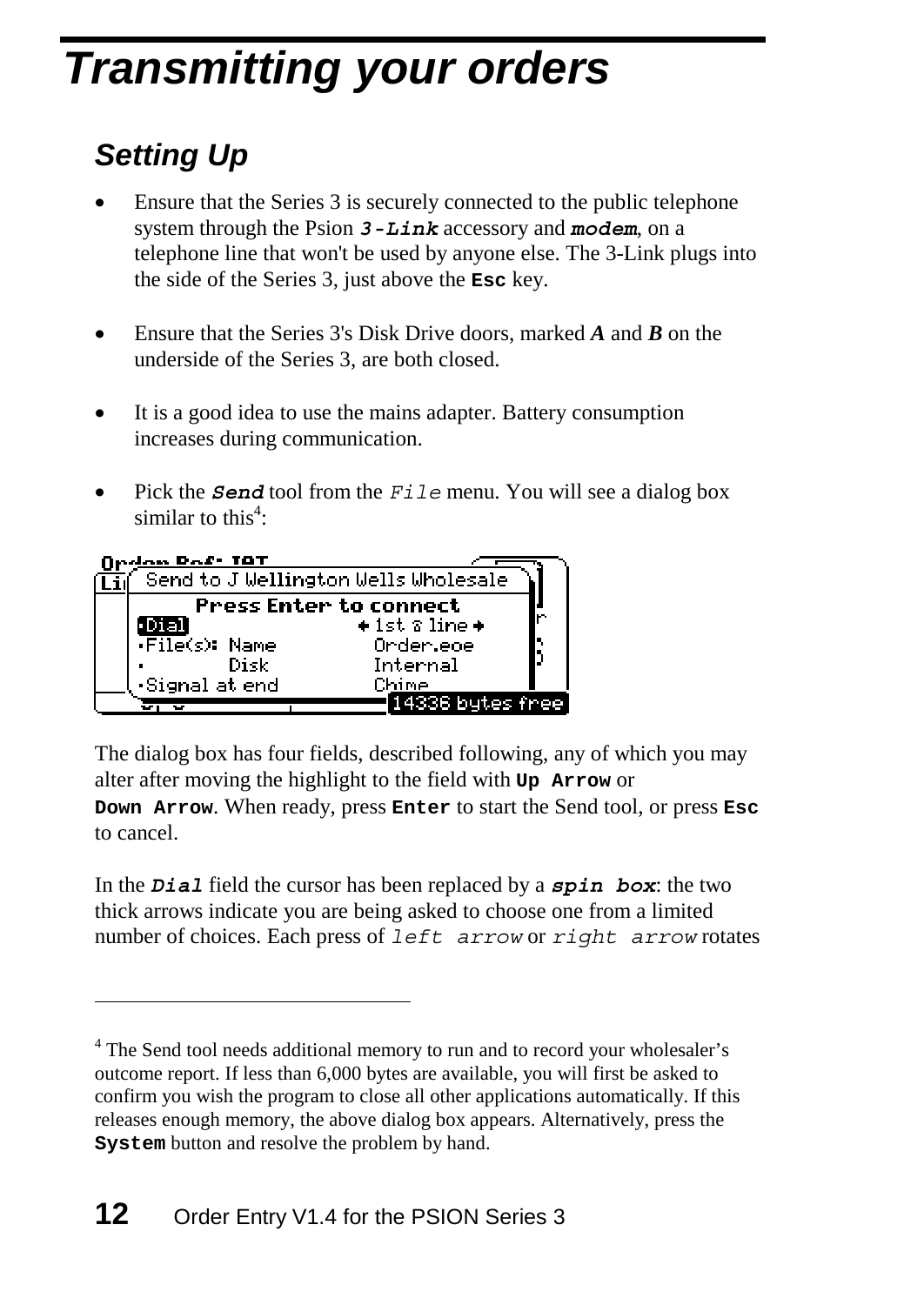the selection to the next choice. Alternatively, press **Tab** to reveal all choices:



Use *up arrow* or *down arrow* to move the highlight to your choice, then press **Enter** to return to the main dialog box.

- If you are going to dial by hand, or have been called by your wholesaler, choose *no autodial*.
- If you have a *Manual* modem (one which cannot dial) you can ask the Series 3 to dial by choosing one of the three phone lines. Check you have dial tone and put the Series 3's speaker right up to the telephone mouthpiece. (This only works if your telephone system understands modern *DTMF* signals.)
- If you want your *Hayes compatible* modem to dial, choose one of the three phone lines. With most of these modems, it is important to keep your handset on the hook whilst the modem is active; some provide a loudspeaker so you can hear what's happening.

The *File(s)* fields, *Name* and *Disk*, are always pre-set to the current order file. See page 18 if you wish to send a group of separate order files to your wholesaler in a single telephone call, or to send an order file for another wholesaler to this wholesaler instead.

The **Signal at end** spin box has no effect other than to set your preference for how the Series 3 lets you know it has finished using your telephone: choose chimes, rings or mute (silence).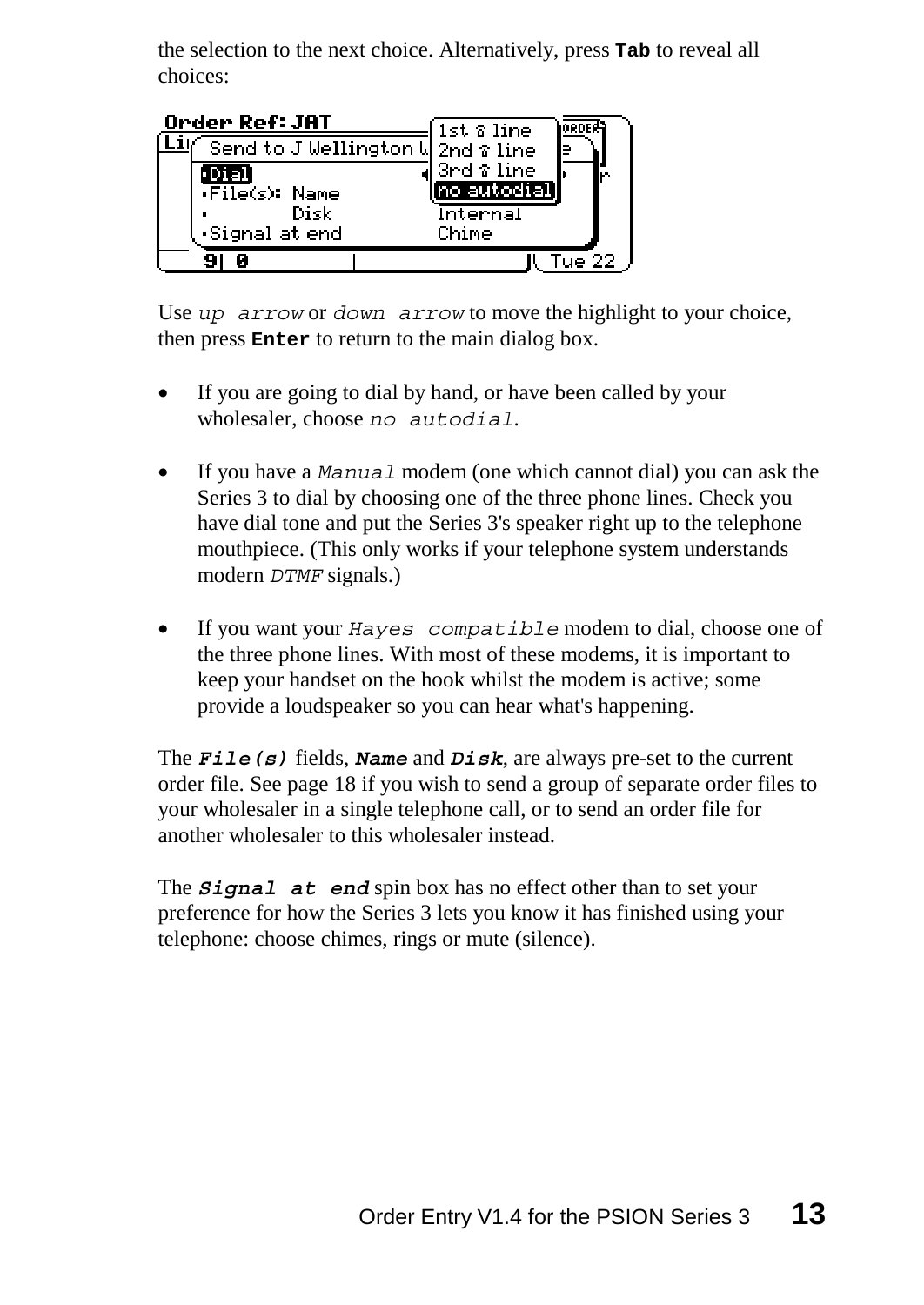# <span id="page-13-1"></span><span id="page-13-0"></span>*On the wire*

After you close the *Send* dialog by pressing **Enter**, when all goes well there is nothing for you to do until the screen shows *Done with phone* (optionally accompanied by an audible *signal a[t e](#page-15-0)nd*), as seen here:

#### J Uellington Uells Uholesale

File ORDER.EOE (8 lines): Sent OK, reply OK

ATE1V100X3D<br>CONNECT<br>INVOICE 00000 £ 121.82

Press Esc Done with phone

# *Troubleshooting*

Before you reach the above state, the program gives various indications which may help you determine whether you need to intervene:

- on the line below the wholesaler's name, information about the current *state* (see page 16).
- within the framed window, lines showing significant data received from the modem. The above figure shows three lines, viz. (1) the echo of the command instructing the Hayes compatible modem to go on line without dialling, (2) the modem's "result code" advising it has connected with a remote modem and (3) the outcome message from the remote computer system. Only the five lines most recently presented remain visible (you cannot scroll this window).
- a short low "rasp" sound from the Series 3, should the software at one end not hear the other correctly. This indicates a delay whilst some data is repeated. If this sound is persistent you have a weak connection; check that your own handset is not interfering and that no one is trying to use the telephone line via another extension.
- a message such as "Serial overrun" in the bottom right hand corner, indicating mismatched communication between Series 3 and local modem.
- on the line under the framed window, one of the messages explained in the following table: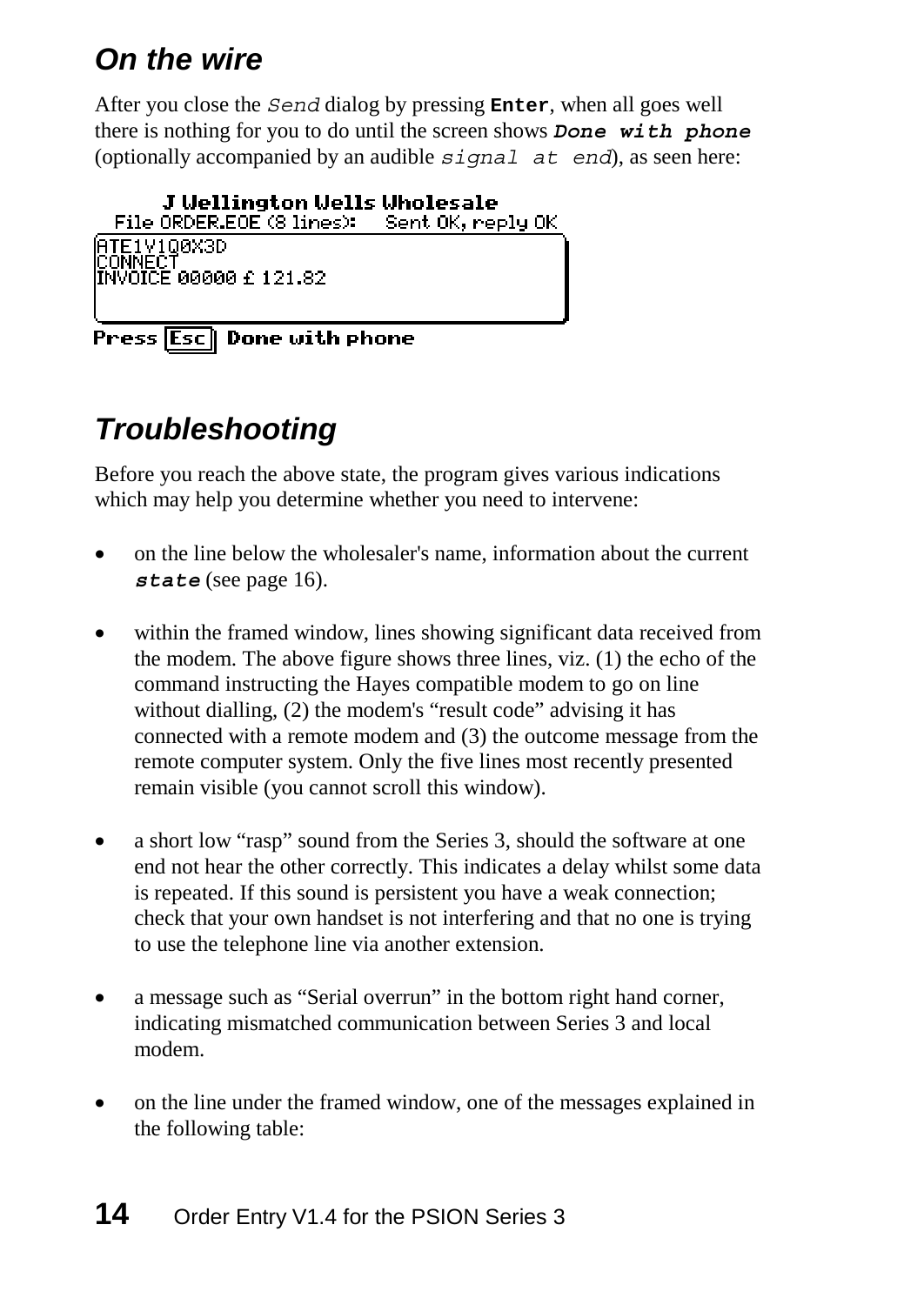<span id="page-14-0"></span>

| <b>Press [Esc] Nothing to send</b><br>The file(s) you specified in the $Send$ dialog either do not exist or are all<br>empty. The program only attempts to connect to your wholesaler when<br>there is something to send.                  |
|--------------------------------------------------------------------------------------------------------------------------------------------------------------------------------------------------------------------------------------------|
|                                                                                                                                                                                                                                            |
| Press [Esc] Device does not exist                                                                                                                                                                                                          |
| The Psion 3-Link accessory is not plugged in to the Series 3.                                                                                                                                                                              |
| Press [Esc] File or device in use                                                                                                                                                                                                          |
| Another task on the Series 3 has reserved the 3-Link accessory. Shut down<br>that task; if you don't know which it is check that the System button's<br>Special menu remote Link is OFF.                                                   |
| Press [Esc] to cancel order                                                                                                                                                                                                                |
| Shown while disconnection will result in your wholesaler's software                                                                                                                                                                        |
| discarding the entire order currently on the wire.                                                                                                                                                                                         |
| Press [Esc] to cancel reply                                                                                                                                                                                                                |
| Shown while disconnection will result in an incomplete outcome report<br>from your wholesaler for the order currently on the wire. The wholesaler's<br>software will continue processing the entire order after any such<br>disconnection. |
| <b>Press [Esc] Line failure</b>                                                                                                                                                                                                            |
| Disconnection occurred due to some cause external to the Series 3.                                                                                                                                                                         |
| <b>Press [Esc] Too many retries</b>                                                                                                                                                                                                        |
| The Series 3 disconnected because eight consecutive attempts to send or                                                                                                                                                                    |
| receive data failed.                                                                                                                                                                                                                       |
|                                                                                                                                                                                                                                            |
| <b>Press [Esc] Inactivity timeout</b>                                                                                                                                                                                                      |
| The Series 3 disconnected because expected data was not received for 16                                                                                                                                                                    |
| seconds.                                                                                                                                                                                                                                   |
| <b>Press [Esc] Done with phone</b>                                                                                                                                                                                                         |
| The Series 3 disconnected because the Send tool has finished.                                                                                                                                                                              |

## *Disconnection*

In the preceding table, disconnection refers to the breaking of contact between the Series 3 program and your wholesaler's software; pressing the **Esc** key will always force immediate disconnection. The telephone call normally remains engaged until the end that's paying "hangs-up" all its equipment (in this case modem and handset). Many auto-dial modems hangup automatically when the software disconnects but it's wise to confirm this yourself (pick up your handset and listen). Of course, a manual modem will need switching from *Data*. The telephone line reverts to speech after your modem hangs-up.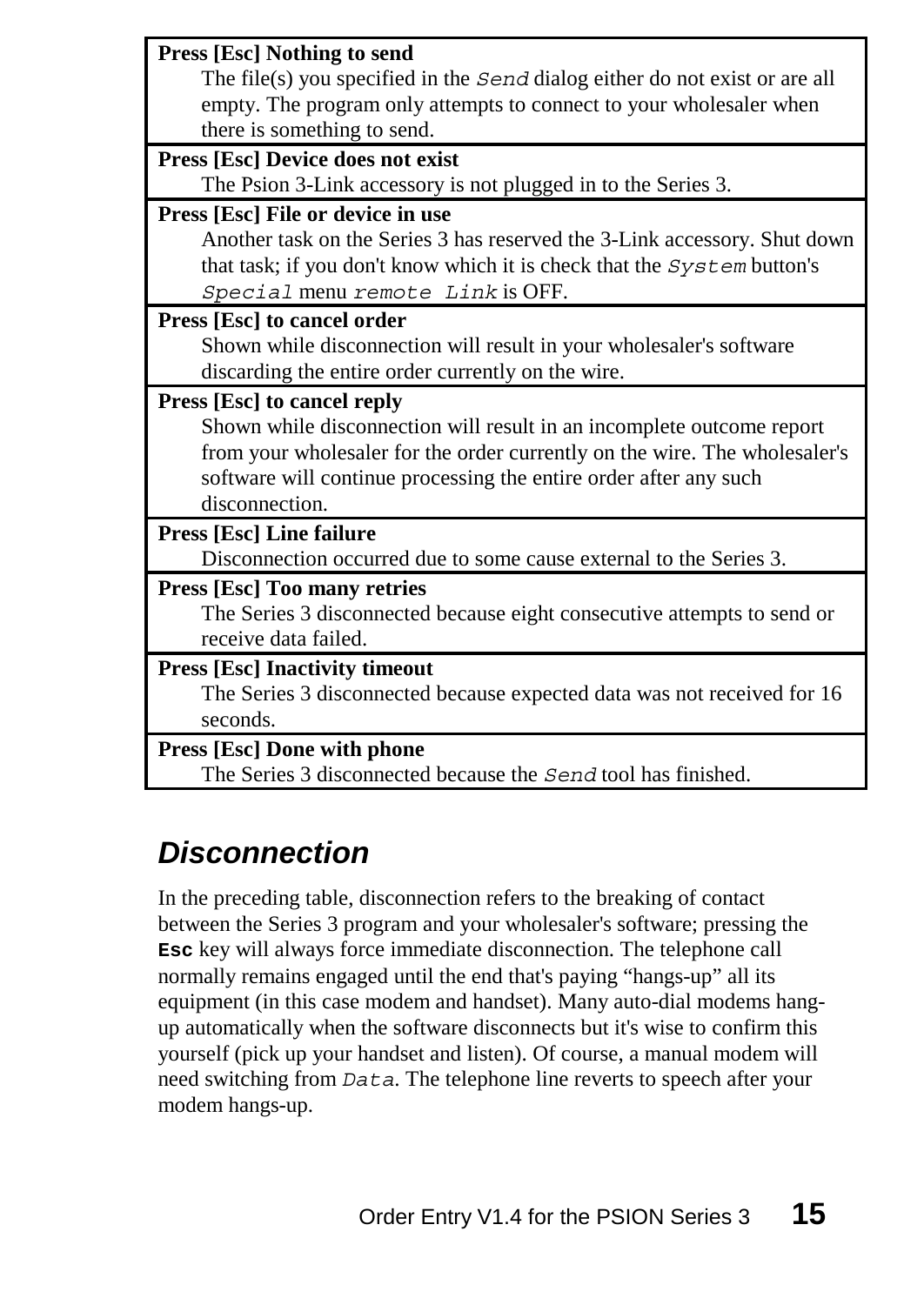<span id="page-15-0"></span>The program's primary objective, in co-operation with your wholesaler's software, is to send every order accurately without loss or duplication. Waiting for the wholesaler's outcome report is a secondary objective which you may cancel if you wish<sup>5</sup>. For clarification, the Series 3 gives a *pip* sound to mark the point beyond which you may disconnect confident that the wholesaler has your order.

## *The status line*

Any communication attempt proceeds through a definable sequence of *states*, reported by the status line as described in the following table. The final state remains on screen until you escape from the Send tool.

**Press modem DATA on hearing far tone** *or* **Waiting for local modem** This state exists until the Series 3 detects the "Data Set Ready" (*DSR*) and "Clear to Send" (*CTS*) signals from the modem. The first form appears when the Order program is set up for use with a manual modem. This modem has a switch or button to set it on/off line (usually marked DATA/TALK). If there is also a setting for *Originate/Answer* you must select *Originate* (even when your wholesaler has called you). Please select DATA promptly on hearing the steady tone of your wholesaler's modem in your handset. The second form appears when the Order program is set up for use with an automatic modem. You may not notice it because the modem should be ready almost straight away.

 $\overline{a}$ 

<sup>5</sup> and so may your wholesaler, for example if the master data base temporarily cannot be interrogated for stock availability.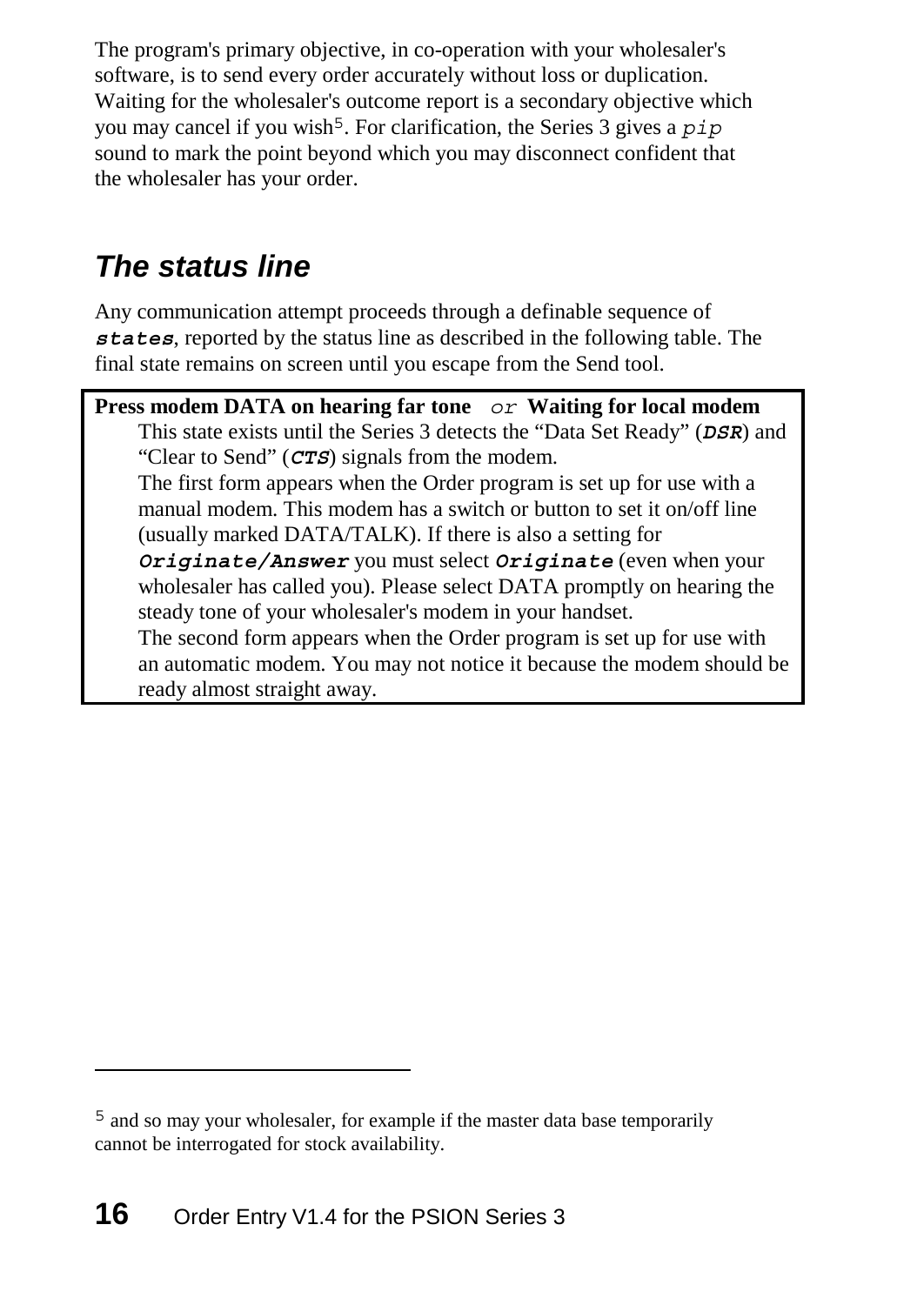| If this state is not reached, first check your modem has power then pull<br>apart and refit all cabling (including power). The state exists until data is<br>received from your wholesaler's software.<br>Any command issued to an automatic modem should appear in the framed<br>window, and dialling should be taking place if this was requested. Hang<br>up your handset now (unless your modem has cut it off and you intend to |
|--------------------------------------------------------------------------------------------------------------------------------------------------------------------------------------------------------------------------------------------------------------------------------------------------------------------------------------------------------------------------------------------------------------------------------------|
|                                                                                                                                                                                                                                                                                                                                                                                                                                      |
|                                                                                                                                                                                                                                                                                                                                                                                                                                      |
|                                                                                                                                                                                                                                                                                                                                                                                                                                      |
|                                                                                                                                                                                                                                                                                                                                                                                                                                      |
|                                                                                                                                                                                                                                                                                                                                                                                                                                      |
|                                                                                                                                                                                                                                                                                                                                                                                                                                      |
| speak to your wholesaler afterwards).                                                                                                                                                                                                                                                                                                                                                                                                |
| File x.EOE (n lines): Trying to log on                                                                                                                                                                                                                                                                                                                                                                                               |
| This state confirms you are connected to your wholesaler's software <sup>6</sup> . It                                                                                                                                                                                                                                                                                                                                                |
| exists whilst the wholesaler's software is interpreting the "header" data                                                                                                                                                                                                                                                                                                                                                            |
| contained in your Series $3$ file named $x$ . EOE. If the log on fails you may                                                                                                                                                                                                                                                                                                                                                       |
| see in the framed window a brief explanation from the wholesaler (such as                                                                                                                                                                                                                                                                                                                                                            |
| "wrong password").                                                                                                                                                                                                                                                                                                                                                                                                                   |
| File x.EOE (n lines): Sending line i                                                                                                                                                                                                                                                                                                                                                                                                 |
| This state confirms that your order $x$ . EOE is now being sent. $i$ should                                                                                                                                                                                                                                                                                                                                                          |
| increment by 10 (the blocking factor) until it reaches $n$ .                                                                                                                                                                                                                                                                                                                                                                         |
| File x.EOE (n lines): Awaiting reply                                                                                                                                                                                                                                                                                                                                                                                                 |
| This state confirms that all $n$ lines of your order $x$ . EOE have now been                                                                                                                                                                                                                                                                                                                                                         |
| sent.                                                                                                                                                                                                                                                                                                                                                                                                                                |
| To prevent you inadvertently duplicating this order, the file $x$ . EOE is now                                                                                                                                                                                                                                                                                                                                                       |
| cleared ready for you to load your next order to this wholesaler.                                                                                                                                                                                                                                                                                                                                                                    |
| Subsequently, the $View$ reply tool lets you view $this$ order (under                                                                                                                                                                                                                                                                                                                                                                |
| the file name $x$ . BAK).                                                                                                                                                                                                                                                                                                                                                                                                            |
| This state is critical because a disconnection now will prevent the Series 3                                                                                                                                                                                                                                                                                                                                                         |
| from reliably determining whether your wholesaler's software will process                                                                                                                                                                                                                                                                                                                                                            |
| or cancel the order. In practice, the Series 3 assumes on balance of                                                                                                                                                                                                                                                                                                                                                                 |
| probability that the order will get processed but sets up the reply as                                                                                                                                                                                                                                                                                                                                                               |
| Outcome unknown. Should this assumption be wrong the order will be                                                                                                                                                                                                                                                                                                                                                                   |
| lost, so please do not hesitate to ask your wholesaler's staff to check the                                                                                                                                                                                                                                                                                                                                                          |
| outcome. The duration of this state is kept as short as conditions allow.                                                                                                                                                                                                                                                                                                                                                            |

 $\overline{a}$ 

<sup>&</sup>lt;sup>6</sup> Except that if you are using an automatic modem when your installer set up the Order program for a manual modem then the program will incorrectly sink into this state. Correct with the *Access* tool and try again.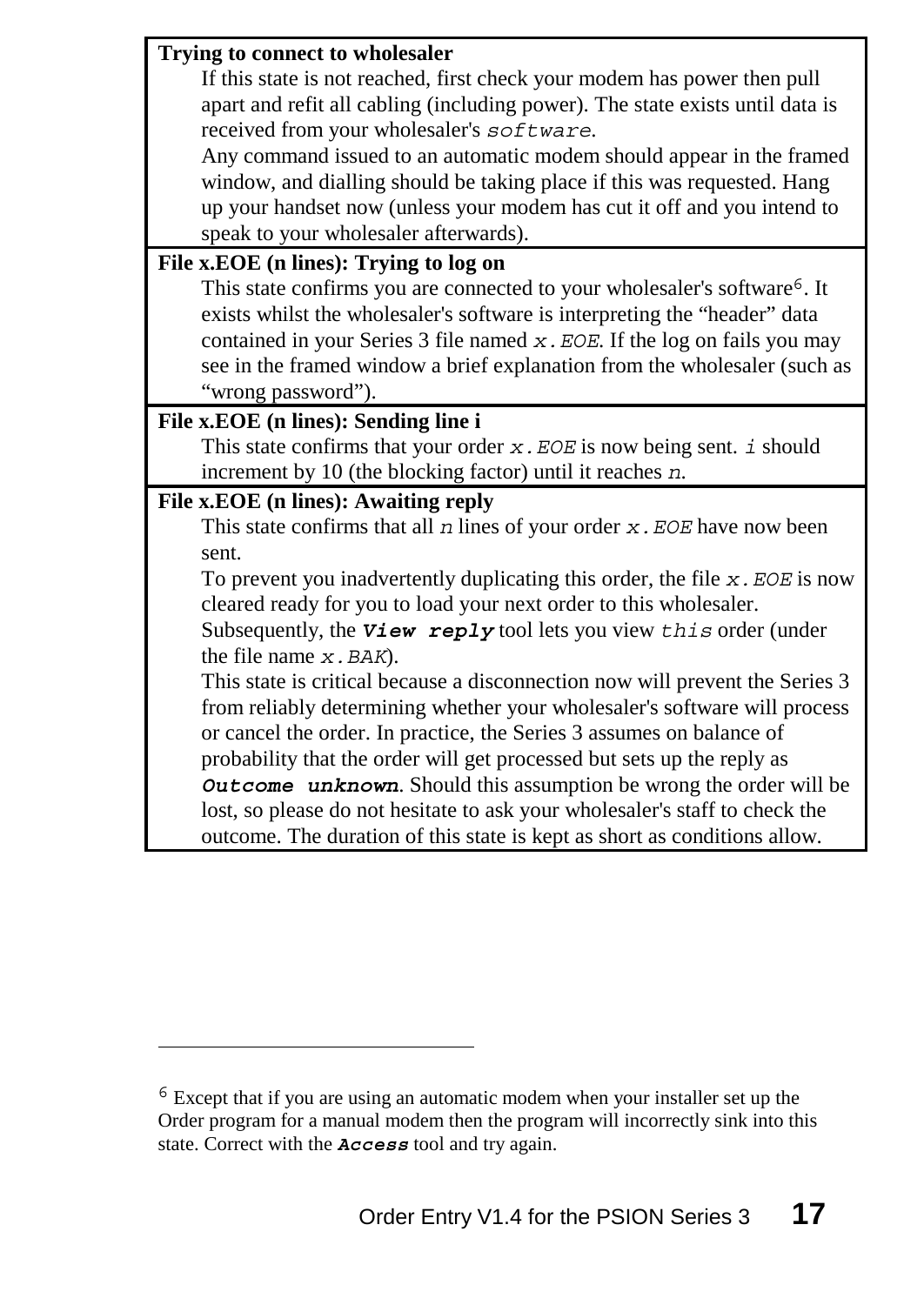#### **File x.EOE (n lines): Sent OK i checked**

<span id="page-17-1"></span><span id="page-17-0"></span>This state confirms that your wholesaler now has a complete record of your order *x.EOE*. Your wholesaler's software is now interrogating the master data base on your behalf for stock availability and has reached line *i* inclusive. Any shortages so far reported are shown in the framed window (they are also recorded on the Series 3 in file *x*. BAK for later viewing off-line). The speed at which the stock is checked depends mainly upon speed of access to the master data base; this can vary or even grind to a halt (in which case this state is automatically abandoned).

#### **File x.EOE (n lines): Sent OK, reply OK** This state also confirms that your wholesaler now has a complete record of your order *x.EOE*. It confirms that the wholesaler's reply is now recorded on the Series 3 in file *x.BAK*.

## *Sending a group of orders*

The Send dialog box *File(s) Name* field accepts any file specification typed over the suggested specification. The *.EOE* suffix will be assumed if you leave it out. To select a group of files you use *wildcards* within the specification; these are the *\** and *?* characters familiar to PC users and explained in Psion's Series 3 User Guide Chapter 12 *Files and disks*. For example *WELLS\** selects all files whose name begins with *WELLS* (and have suffix *.EOE*).

When *Trying to connect to wholesaler*, the Order program takes the *Access* data (wholesaler name and telephone number) from the order file current when the Send tool was picked; we will call this the *Host* order file. Each non-empty order file which matches your specification is then sent in turn from the *Trying to log on* state, after which the Series 3 disconnects. After you close the Send tool, the original Host order file is still the current order. Please note that the Host order is only included in the transmission when it too matches your file specification.

When *Trying to logon* each individual order, the program compares the order's *Wholesaler Name* with the Host's. If the names are identical (up to the shorter of the two should their lengths differ) then the *Access Code* and *Password* sent are taken from that order file, otherwise they are taken from the Host order file. This feature lets you send an order set up for another wholesaler to the host wholesaler without needing to alter any *Access* data, and lets you send several orders with different *Access* data to the host wholesaler.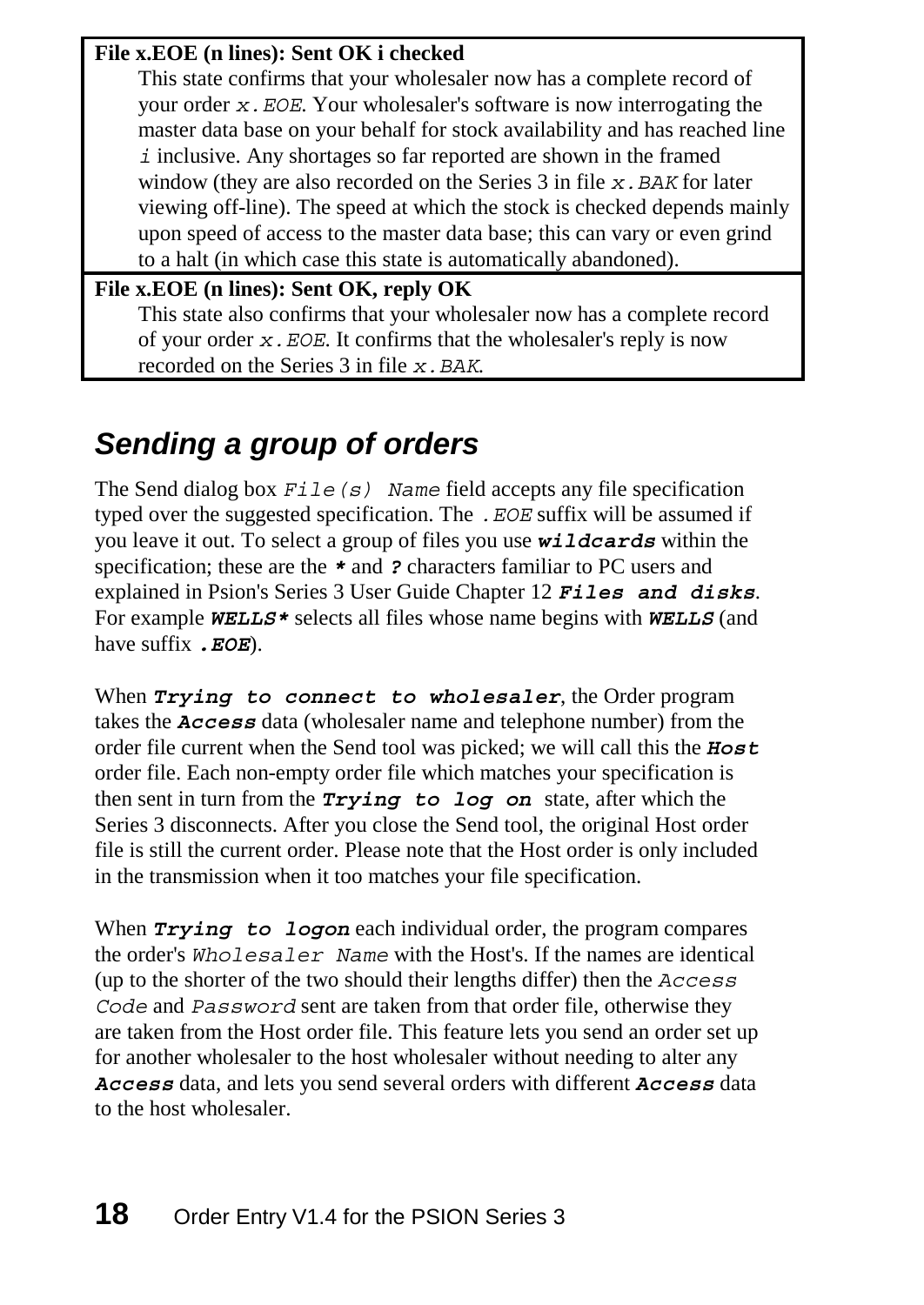## <span id="page-18-0"></span>*Retransmitting an order*

In exceptional circumstances your wholesaler might ask you to repeat a sent order, if possible. This is indeed possible anytime before you send the next order under the same file name:

- Pick the *View reply* tool under the *File* menu. In the dialog box, choose the file which needs to be retransmitted.
- Pick the *Undo send* tool under the *Edit* menu:



Press the letter **Y** to confirm. This restores the order just as if it had never been sent. You may now review and (though this would not be normal procedure) even edit or add to the order. Retransmit by picking the *Send*  tool under the *File* menu.

For clarification, please be aware that under these circumstances the current order file is the file *x.BAK* not *x.EOE*. Consequently your next order if any in *x.EOE* will not be altered in any way by anything you do in *x.BAK*.

If you wish you may revert *x.BAK* to it's sent state by picking the *Undo ''undo send''* tool under the *Edit* menu, so long as you haven't altered the order in any way in which case the Edit menu will show *(can't undo)*.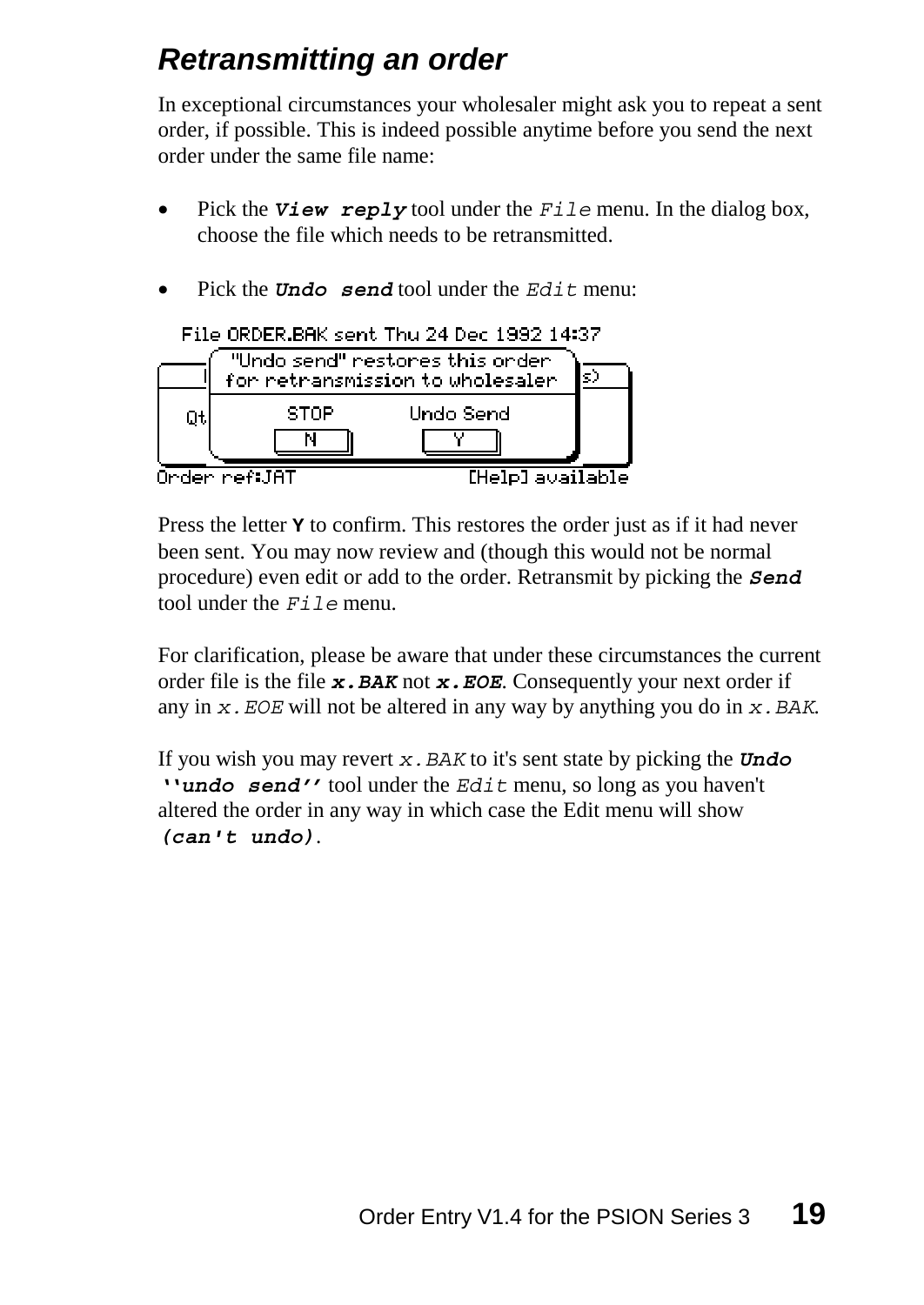# <span id="page-19-0"></span>*Viewing wholesalers' replies*

To see your wholesaler's most recent outcome report for the current order file, press the **button** assigned to the Order program (mentioned on page 3). If you don't know which button this is, or you want to look at the outcome report for another order file, pick the *View reply* tool from the *File* menu:

| Order Ref:                   |                         |    |
|------------------------------|-------------------------|----|
| (Line   Iten Code            | Оtч                     |    |
|                              | View wholesaler's reply |    |
| <b>File: Name + D</b> rder + |                         |    |
|                              | Disk Internal           |    |
|                              |                         | аm |
|                              |                         |    |

The above dialog box initially suggests viewing the most recent reply for the current order file. Use the **arrow** keys to rotate the selection through other available replies, or press **Tab** to reveal all files. When you close the dialog box (by pressing **Enter**) you should see a screen like this:

File ORDER.BAK sent Thu 24 Dec 1992 14:37 **INVOICE 00000 £ 89.20** 

|              | Line 4 of 8. (2 lines report shortages)       |
|--------------|-----------------------------------------------|
|              | Item Code: 029-4314                           |
| Qty ondered: |                                               |
|              | Units short: 1 temporarily.                   |
|              | SERENACE TABLÉTS 10MG 100 TA                  |
|              | Order reftJFFrom J Wellington Wells Wholesale |
|              |                                               |

The button assigned to the Order program may now be used to switch back to your next order for this file, alternatively pick the *Open* or the *View reply* tool under the *File* menu to choose any order file or outcome report.

The framed window's lower pane shows a single order line, including its stock availability where the relevant information was received from your wholesaler. Where shortages have been reported, the pane is pre-set to show the first shortage. You may scroll through the order:

to the next line with each press of **Down Arrow**, to the previous line with each press of **Up Arrow**, to the next shortage with each **Tab** or **Right Arrow**, to the previous shortage with each **Shift+Tab** or **Left Arrow**.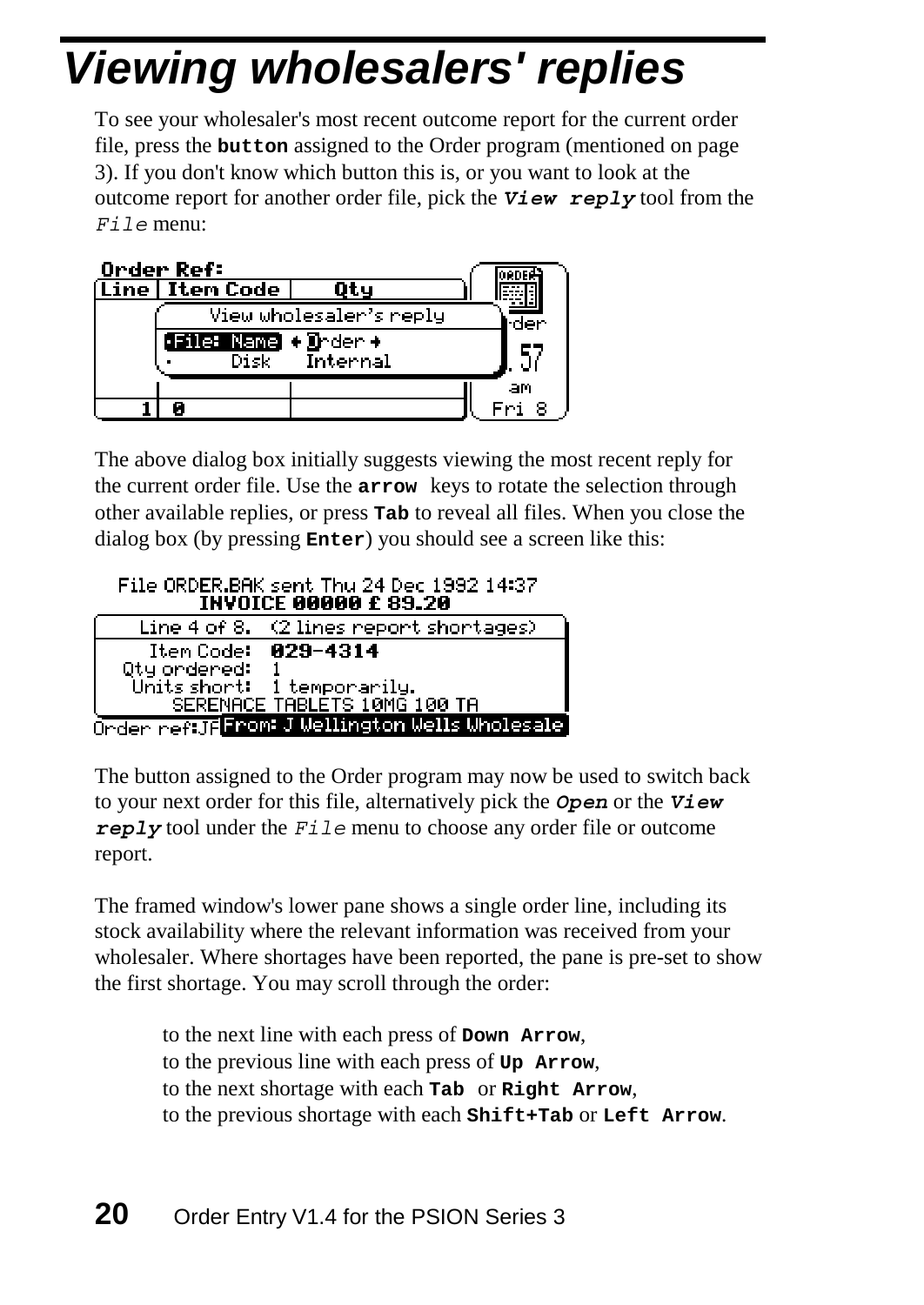The Order program will display whatever reply data is available. Shortages are described as "temporary" unless the wholesaler has given more specific information such as "to follow" (on a back order when next in stock), "manufacturer cannot supply" or "not on our file".

The line immediately above the framed window indicates how much information on shortages is available. In the previous figure this line shows a message from the wholesaler's software reporting that this order was valued and invoiced whilst you were on-line, so we deduce that the shortage report is complete. Some other messages you may see on this line are explained in the following table:

#### **Reply cut off after line i**

Due to disconnection, information on shortages is only available up to line i inclusive. However, you should assume that your wholesaler's software continued to process the order.

#### **Invalid Access Code** (or similar message)

This type of message is sent by your wholesaler's software when it could not process your order for the reas[on st](#page-17-1)ated. Please query this with your wholesaler's staff, who will usually be able to resolve the matter without you retransmitting the order.

#### **Stock check abandoned**

Your wholesaler's software felt you would be subjected to unreasonable delay whilst it attempted to complete checking stock availability. You should assume that your order will be processed as soon as possible. In this instance the Series 3 may be able to display information on shortages up to an unspecified line number.

#### **Stock not checked**

Your wholesaler's software was not able to check stock availability whilst you were on-line. You should assume that your order will be processed as soon as possible. In this instance the Series 3 cannot display any information on shortages.

#### **Outcome unknown**

Due to disconnection during the critical *Awaiting reply* state (see page 17) the Series 3 cannot confirm that your wholesaler's software has a record of this order. Please query this with your wholesaler's staff, as it may be necessary to retransmit the order (though this is unlikely if you know you caused the disconnection).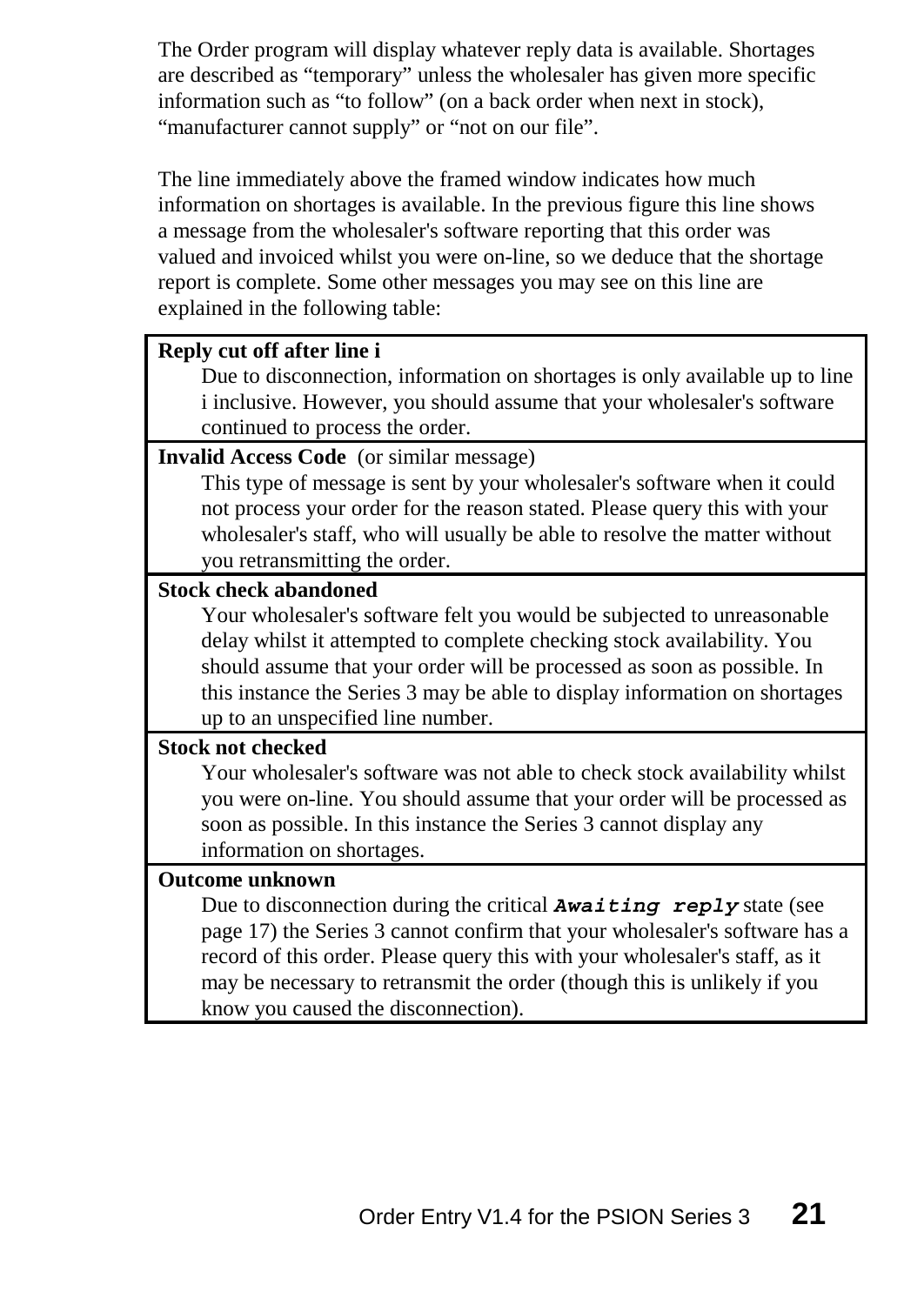# <span id="page-21-0"></span>*Order Files*

The *Send* tool clears each order file when the *Awaiting reply* state is reached, as mentioned on page 17. When you open such an order file afterwards it is empty (as in the figure on page 3) ready for you to load your next order. This feature makes it difficu[lt t](#page-2-0)o accidentally duplicate an order. It also avoids filling up the Series 3 *Internal Disk* wit[h o](#page-2-1)ld order files which would have to be deleted sometime. The **View reply** tool lets you look at the previous order, with its outcome.

This simple scheme will be entirely adequate for users routinely placing orders on a single wholesaler for delivery to a single address. Nevertheless the Series 3 provides a comprehensive filing system which is available to those whose needs are more elaborate. For a description of this filing system (essentially the same as is found on a Personal Computer) please see the Psion Series 3 User Guide Chapter 12 *Files and disks*.

The Order program identifies the examples shown in this guide by the name *Order*; the Series 3 filing system stores *Order* on the *Internal Disk* in directory *\EOE* as up to two files *ORDER.EOE* and *ORDER.BAK*. This selection was determined by default when you started the Order program (see page 3). The identifier for the current order file is always shown in the *Status Window* (see page 3).

You can make a new order file with the *New* tool under the *File* menu:



Overtype the suggested name (which is unsuitable as it is name of the *Host* order, i.e. the one current when the tool was picked) with any name up to eight characters long. The *.EOE* suffix will be assumed if you leave it out. If you wish, you may include a pathname specifying another directory (which will be created if it does not already exist), otherwise the new file will be placed in the same directory as the host. When you close the dialog box (by pressing **Enter**) the new file replaces the host as the current order file. The new file is initially empty of lines, however (as the inclusion of the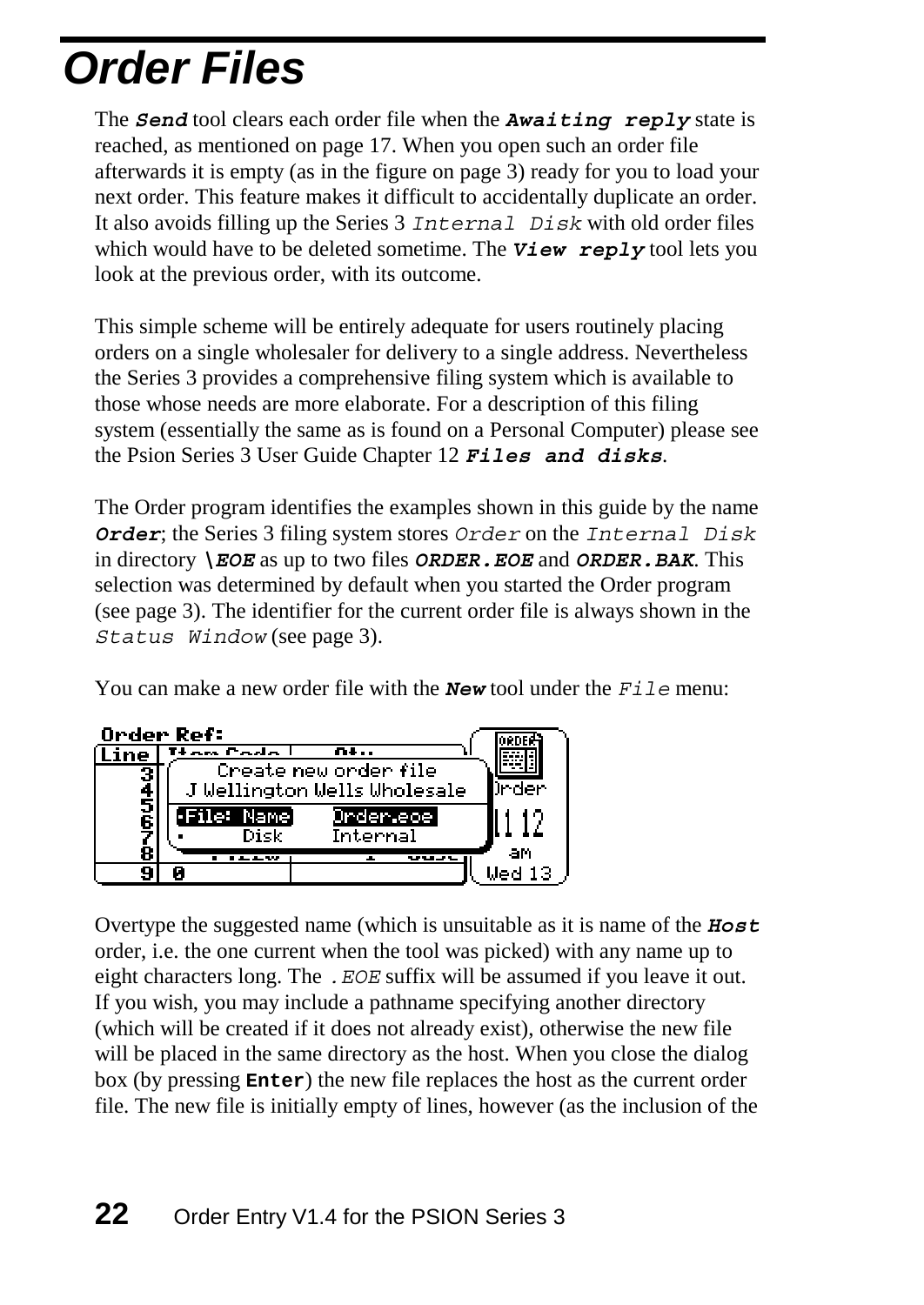host wholesaler's name in the above dialog box is intended to suggest) it will inherit all *Access* and *Format* data from the host (see page 24).

When you have a number of order files on your Series 3 you may use the *Open* tool under the *File* menu to select the one you wish to work with:

|        | Order Ref:           |                            |        |             |
|--------|----------------------|----------------------------|--------|-------------|
|        | Line   Iten Code     |                            |        |             |
|        |                      | Reopen existing onden file |        |             |
| 5<br>6 | File: Name + Order + |                            |        |             |
|        | Disk                 | Internal                   |        |             |
| 8      | 7422U                |                            | Casell | РM          |
|        |                      |                            |        | Ued 13 $\,$ |

Use the *arrow keys* to rotate the selection through other available orders (within the current directory), or press **Tab** to reveal all files. When you close the dialog box (by pressing **Enter**) the selected order file replaces the host as the current order file.

For clarification, the *Open* and *View reply* tools are identical except that *Open* selects files using the filter *\*.EOE* whilst *View reply* uses the filter *\*.BAK*. In either case the Order program determines whether you have selected an un-sent order or a reply from the content of the file, not from its name.

Another way to choose the current order file is from the *System* button's screen (see page 3). This screen lists under the Order icon all files matching the specification  $\E{OE}'$ . EOE on any accessible disk. The current order file, if any, is shown in bold text. Use the *arrow keys* to move the *highlight* onto the order file you wish to make current and press **Enter**. This will start the Order program if it was not already running. If it was already running and can switch files it is restored onto the screen after doing so; otherwise the request is rejected with a "busy" message.

Pressing **Shift+Enter** instead of **Enter** lets you open another order file without closing any already open; **Shift+Order button** then moves from one order file to the next, or **Psion+Shift+Order button** moves to the previous. See Psion's User Guide Chapter 10 *Opening more than one file*.

Another way to make a new order file is with the *New file* tool under the *System* button's *File* menu. In this instance there is no Host order from which the new file may inherit *Access* and *Format* data.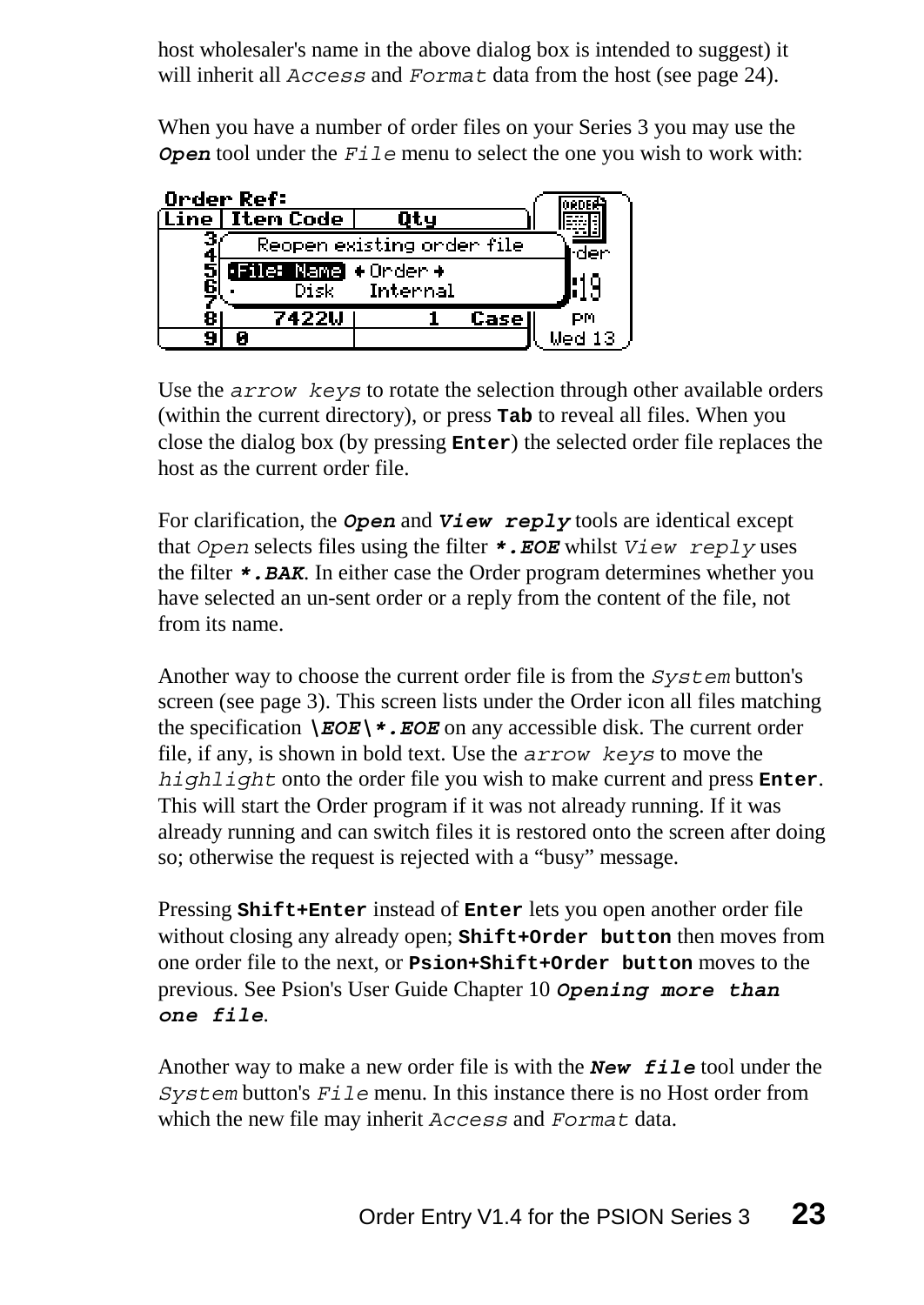## <span id="page-23-0"></span>*Access to Wholesaler*

The information the Send tool needs to communicate with a wholesaler is held within each order file separately. The *Access* tool under the *Edit* menu lets you define this information for the current order file:



- All three *Phone No* fields should dial a number normally automatically answered by a modem (please duplicate one of the numbers if the wholesaler has less than three such numbers). Enter a *comma* to insert a pause during dialing. A *dash* rather than a *space* has been used above as punctuation because when the Series 3 generates *DTMF* tones it pauses at any *space*.
- In the *Modem* field choose from *Hayes (Tone dial)*, *Hayes (Pulse dial)*, *Manual* or *VX-543*. Most automatic modems claim (or may be configured) to be compatible to *Hayes*; tone dial is quicker than pulse dial but does not work on older exchanges. If the modem has non-volatile memory which requires configuration, you can use Psion's 3 Link *Comms* application's *Terminal Screen* to do this.
- In the *Speed(bps)* field, choose from *V21(300)*, *V22(1200)* or *V22bis(2400)*. The first is slowest but should always work. Consult your modem manual to see if it supports a higher speed.

Close the dialog box by pressing **Enter**. If the highlight was in the *PIN etc...* field the program moves on to another dialog box:

|                      | EOE © 1993 J A Templeman. Version 1.1 |
|----------------------|---------------------------------------|
| [·Wholesaler]        | J Wellington Wells Wholesale          |
| Max Lines            | 200                                   |
| l •Backorders        | Yes                                   |
| $\lceil$ •Cases only | No                                    |
| l •Access Codel      | Й                                     |
| l •Password          |                                       |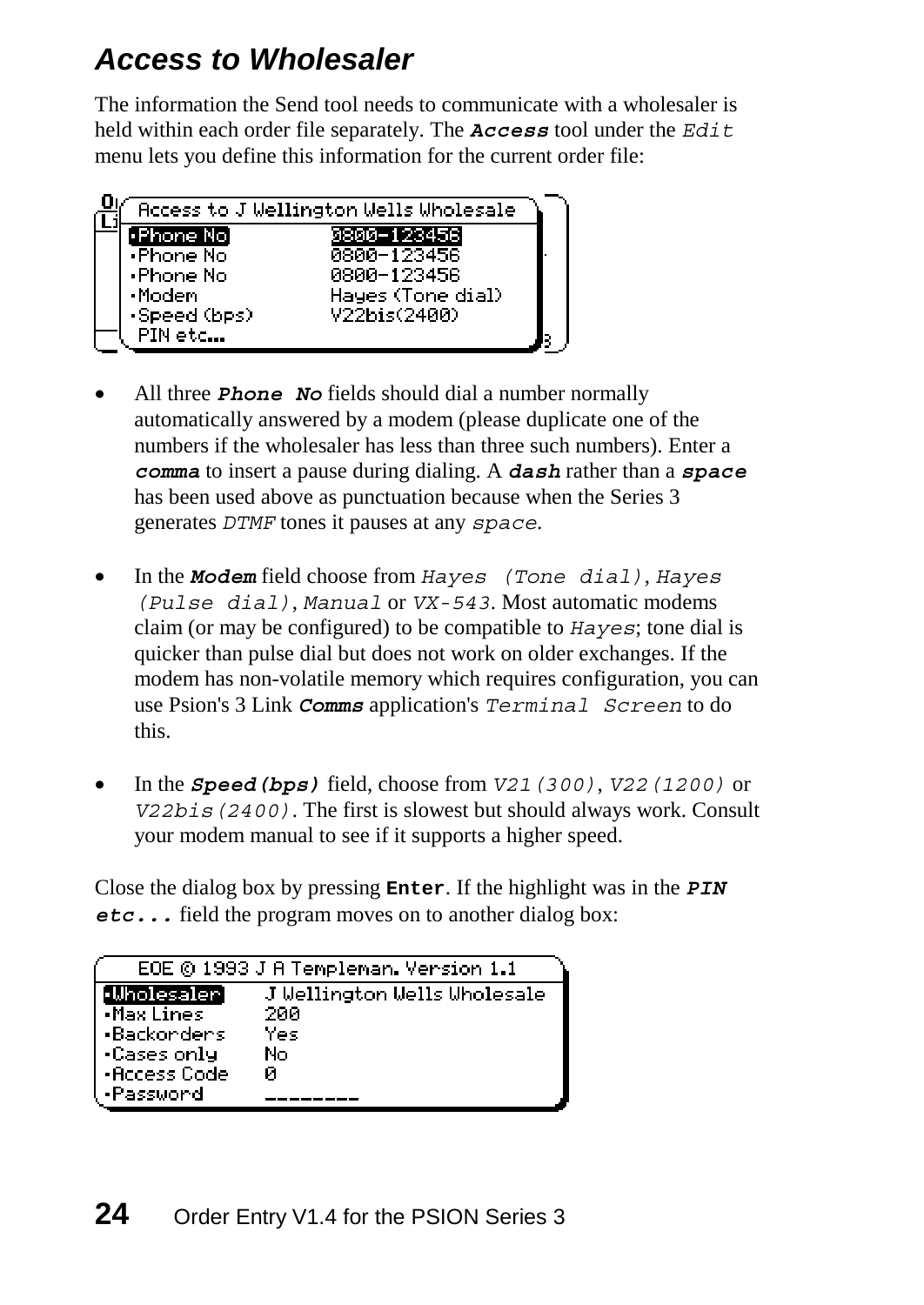- In the *Wholesaler* field, type the wholesaler's name. If multiple order files may be sent to this wholesaler in one transmission, the name must exactly match (up to the shorter of the two) that of the Host order file if the *Access Code* and *Password* from this order are **not** to be replaced during transmission by the *Access Code* and *Password* from the Host order file.
- The *Max lines* field cannot exceed 254. The order program stops you from exceeding the specified number of lines. The correct value is dependent upon the wholesaler's software.
- <span id="page-24-0"></span>• Setting the *Backorders* field to **No** disables the Order program's *To follow* features when working with this file.
- Setting the *Cases* only field to **Yes** forces all order quantities within this file to be flagged as **Cases**.
- •The *Access Code* is a number allocated by the wholesaler identifying the invoice and delivery addresses for orders sent from this file. It is **not** your Account Number.
- The **Password** is a five character sequence allocated by the wholesaler. This must be entered (but is never displayed).
- Press **Enter** to complete the *Access* dialog.

# *Program installation*

- Press the Series 3 **System** button. Release as much RAM as possible by shutting down all tasks with bold names on the screen which you do not need to be active (see page 5).
- The Order program comprises a single file named *EOE.APP*. This file must be accessible to the operating software of your Series 3; this is achieved by placing it on the *Internal Disk* in directory *\APP*. Copy it there from a *SSD* (Solid State Disk) using the *Copy file* tool under the *File* menu, or (through the 3-Link accessory) from a Personal Computer running *MCLINK* using the *Remote link* tool under the *Special* menu (see Psion's 3-Link manual; please remember to turn the *Remote link* tool **OFF** afterwards).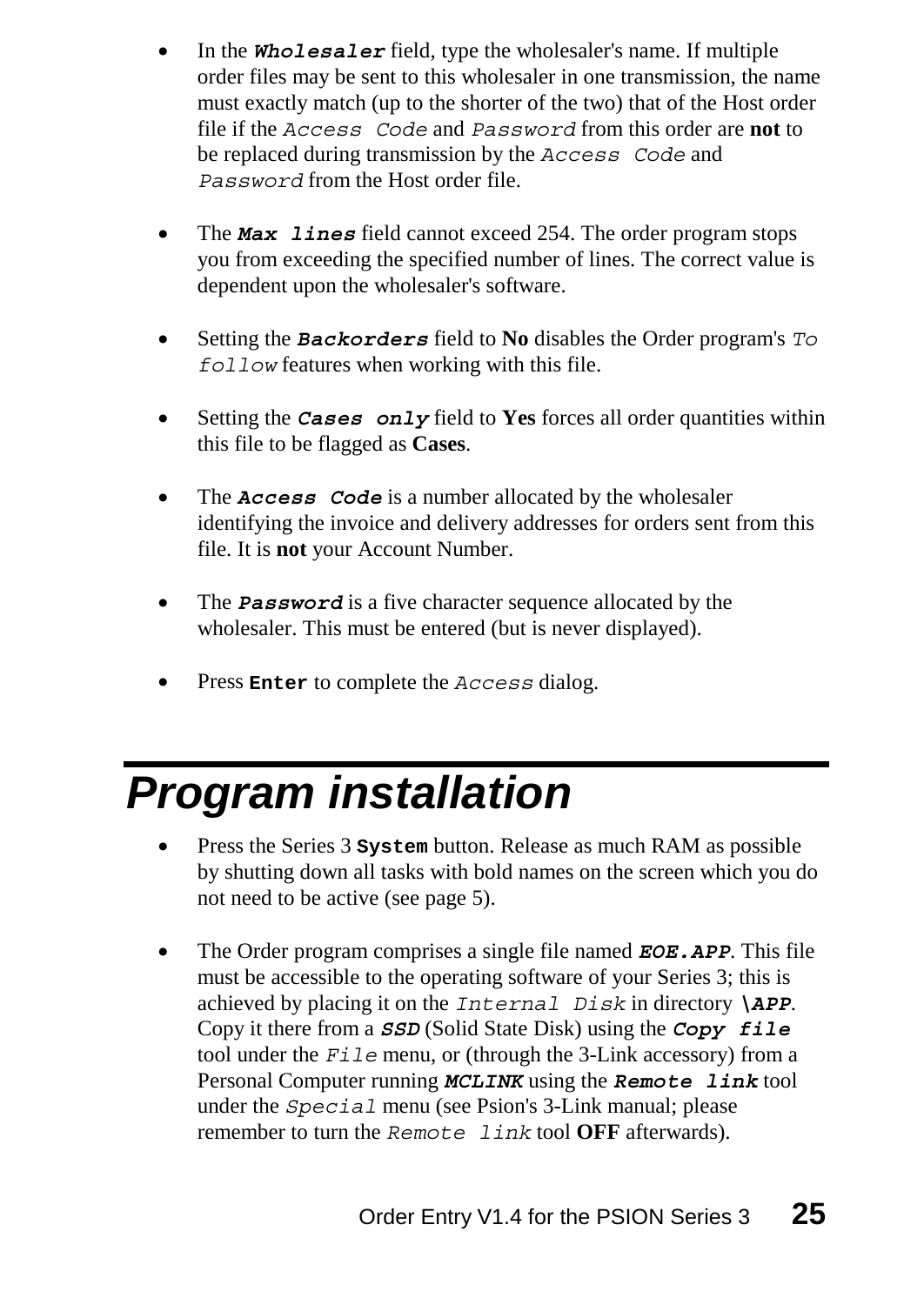- If you have kept template order files (*i.e.* empty orders with pre-set *Access* and *Format* data) on the SSD or Personal Computer, copy these to the *Internal Disk* directory *\EOE*.
- If you have a *SSD* that will always be fitted on this Series 3 you can release nearly 20K bytes of RAM by moving *EOE.APP* into directory *\APP* on that *SSD*, then delete *EOE.APP* from the *Internal Disk*.
- Pick the *Install application* tool under the *Apps* menu:

|              | EOE © 1993 J A Templeman. Version 1.1 |
|--------------|---------------------------------------|
| •Wholesaler] | J Wellington Wells Wholesale          |
| •Max Lines   | 200                                   |
| •Backorders  | Yes                                   |
| •Cases only  | No                                    |
| •Access Code | Й                                     |
| •Password    |                                       |

When the file *EOE.APP* is on a SSD you will need to change the *Disk* field. The Order program icon should appear at the chosen position when you close the dialog box by pressing **Enter** (you may prefer to change the *Position* field to *First* or *Last*).

• Keeping the highlight under the Order icon, pick the *Assign button* tool under the *Apps* menu and adjust the dialog box fields until they look like this:



Then press **Enter** to assign the **Program** button to the Order program. Of course you may specify another button if you prefer, or repeat the assignment for other buttons.

• If you wish, you can use the *Remove application* tool under the *Apps* menu to bar selected built-in applications. This might help to avoid RAM being unwittingly consumed by idle button-pressing.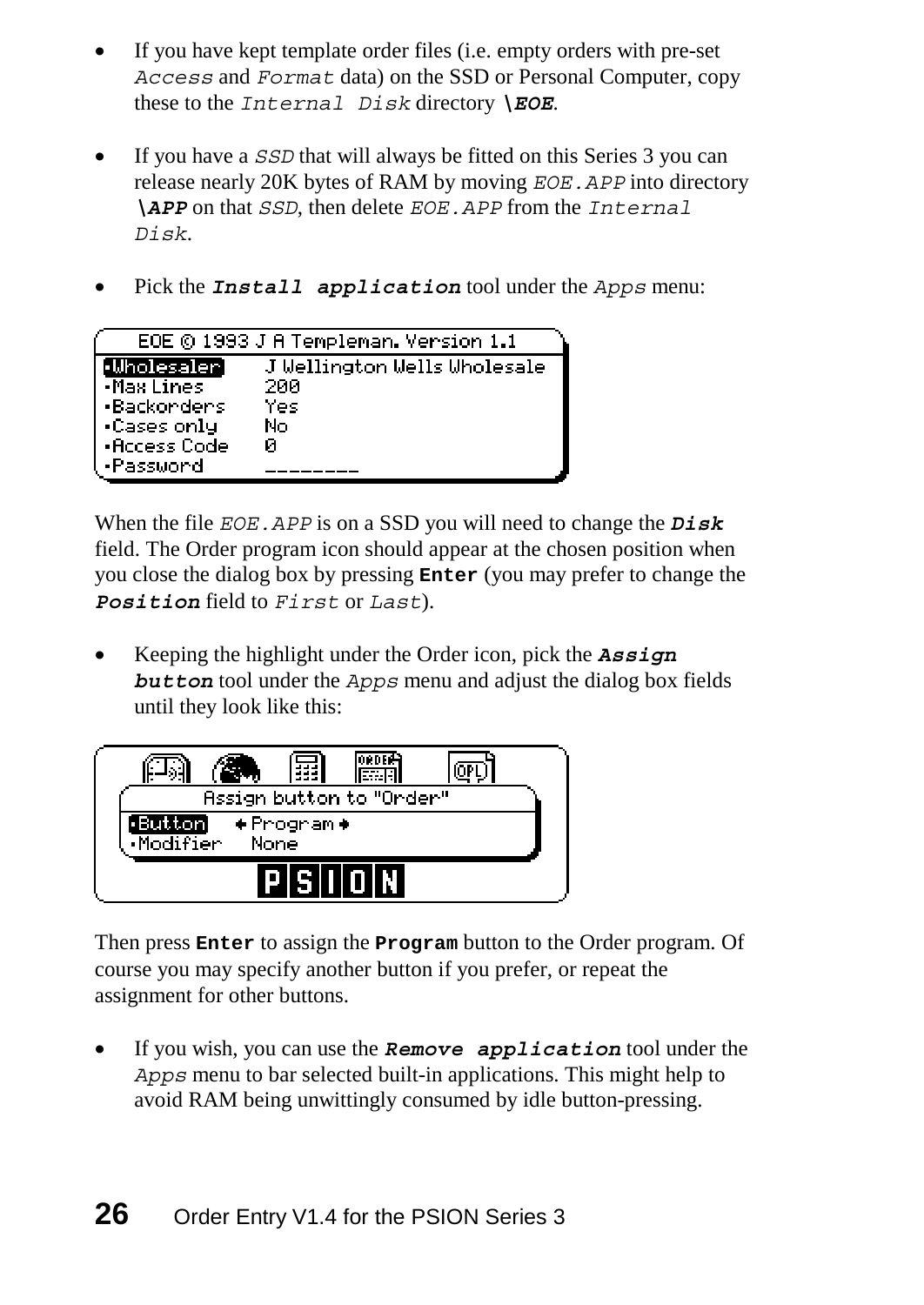If you did not install template orders, start the Order program either by pressing **Enter** with the highlight on the word *Order* or by picking the *New file* tool under the *File* menu. The latter method lets you create an order file with a name other than *Order*. Then pick the *Access* tool under the *Edit* menu and complete both dialog boxes.

## *Problems*

If your Series 3 is not behaving in the way you expect, please see Psion's User Guide Chapter 15 *Troubleshooting* for hints on what to do. If you have to *reset* the Series 3 you will need to repeat the installation procedure, but be sure to try *soft reset* first: if this cures the problem all your files will usually be intact.

Please do not ignore *low battery* warnings for very long.